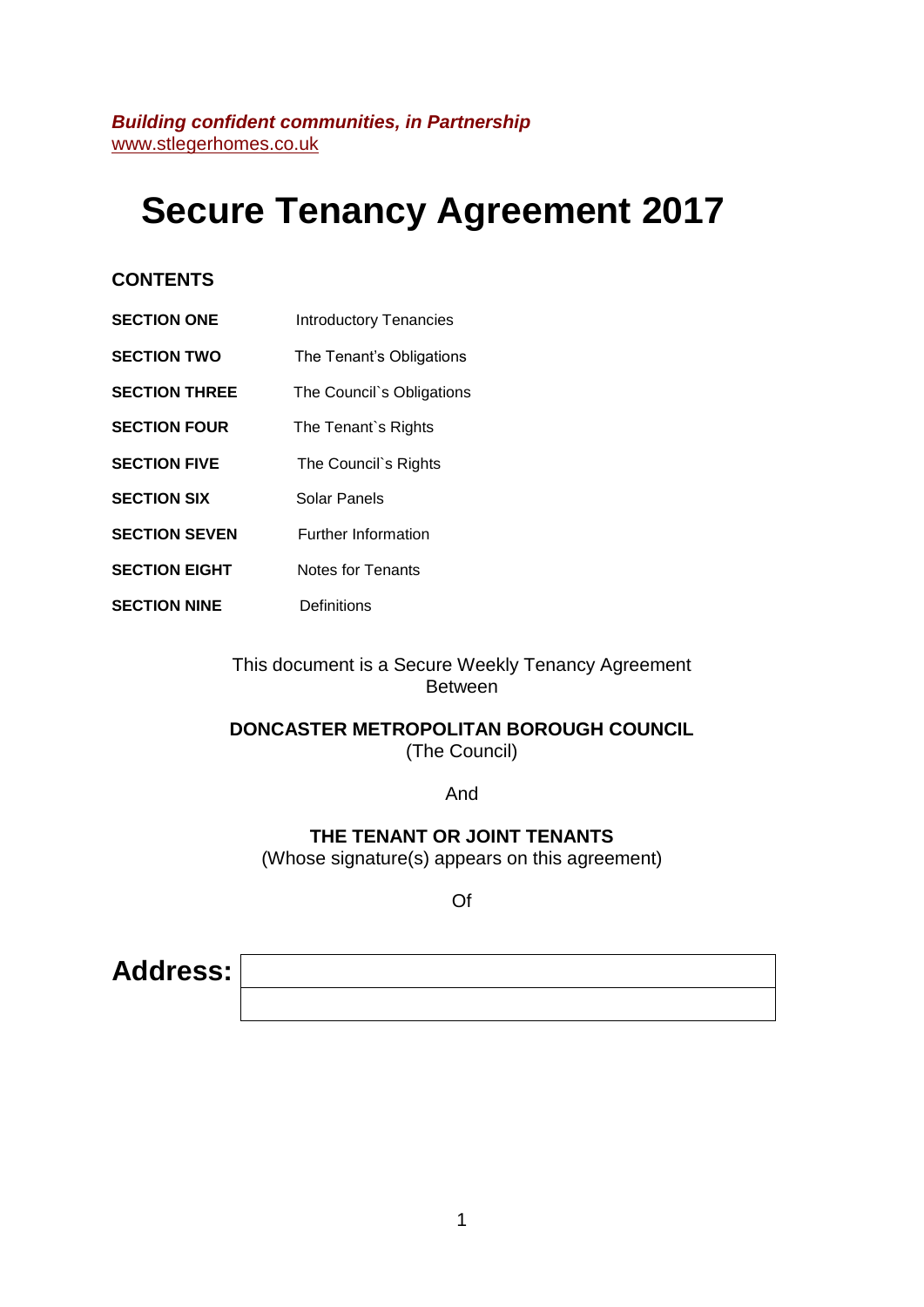Section one of this tenancy agreement relates to introductory tenants only. Sections two to eight relates to introductory and secure tenants unless otherwise stated.

## **SECTION ONE**

## **INTRODUCTORY TENANCIES**

There are two kinds of tenancy:

- Introductory tenancy
- Secure tenancy

On the signing page we tell you whether your tenancy is an introductory or a secure tenancy. If it is an introductory tenancy, we will tell you the date when it will become a secure tenancy once the introductory period has ended.

#### **Introductory Tenants only**

**1.1**You will start your tenancy as an introductory tenant unless, immediately before the tenancy starts, you are already a secure tenant or an assured tenant of a registered social landlord.

**1.2** Your introductory tenancy will last for one year, which is called the introductory period. At the end of the introductory period, your tenancy will automatically become a secure tenancy. If you break any of the conditions in your tenancy agreement whilst in the introductory period we may apply to the County Court for an order for the possession of your property. The County Court will determine a date for when you have to leave. (There are some special circumstances set out in Section 125(5) of the Housing Act 1996 in which your introductory tenancy could come to an end before one year but you would still be a tenant of the property).

**1.3** As an introductory tenant you do not have security of tenure (which means that we have the right to apply for a possession order from the court). We can obtain possession of your property by giving you a written notice of our intention to seek possession. The notice will set out our reasons for wanting possession of your property and it will give a date after which we may apply to court. However, you have a right to a review of the decision to get possession and if you do it will be completed before the date in the notice.

**1.4** If you break any of the conditions of your introductory tenancy we may serve you with a notice to extend your introductory tenancy for an additional six months, or apply to the County Court for an order for the possession of your property. In the event that your introductory tenancy period is extended, your introductory tenancy will last for 18 months.

**1.5 (a)** By law, during your introductory tenancy you do not have the same rights as a secure tenant.

You cannot:

- apply for the Right to Buy or have the right to acquire your home
- apply to do a mutual exchange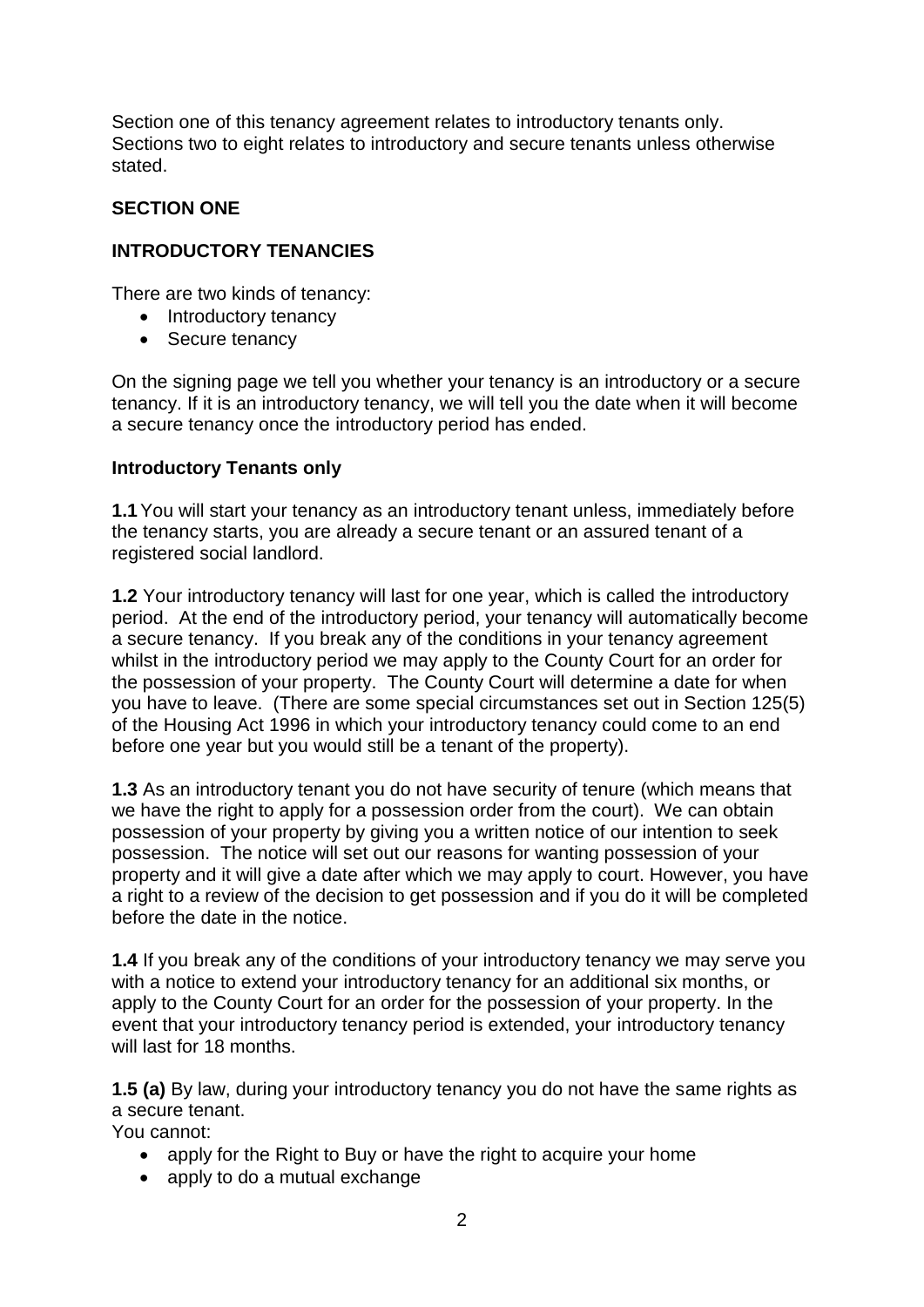- take in lodgers
- make any improvements
- claim compensation for improvements
- assign (which means to transfer) the tenancy to another person
- sublet your property
- transfer to another property

**1.5 (b)** You cannot, without the prior permission from St. Leger Homes of Doncaster:

- take in lodgers
- improve your property
- assign (which means to transfer) the tenancy to another person
- transfer to another council property
- exchange your home

Except in certain circumstances and with the prior permission from St. Leger Homes of Doncaster.

**1.6** To carry out any of the conditions listed in section **1.5(b)** you must first get our permission in writing. We may refuse permission if you do not meet certain conditions or we may include conditions in our written response. If you do any of the things mentioned in condition section **1.5(b)**, either without asking our permission or when we have refused permission, or if you break any conditions included as part of our permissions agreement, we may take steps to obtain possession of your property.

**1.7** Only the people you told us about at the time you applied for this property can live with you while you remain an introductory tenant. Although you must have our permission to take in a lodger, you do not need our permission when someone comes to live with you if you do not intend them to live with you for more than four weeks. If you intend them to live with you for more than four weeks you must ask for our permission, which is at the landlord's discretion. If, at any time, you are not sure how long they will live with you, you should get our permission immediately.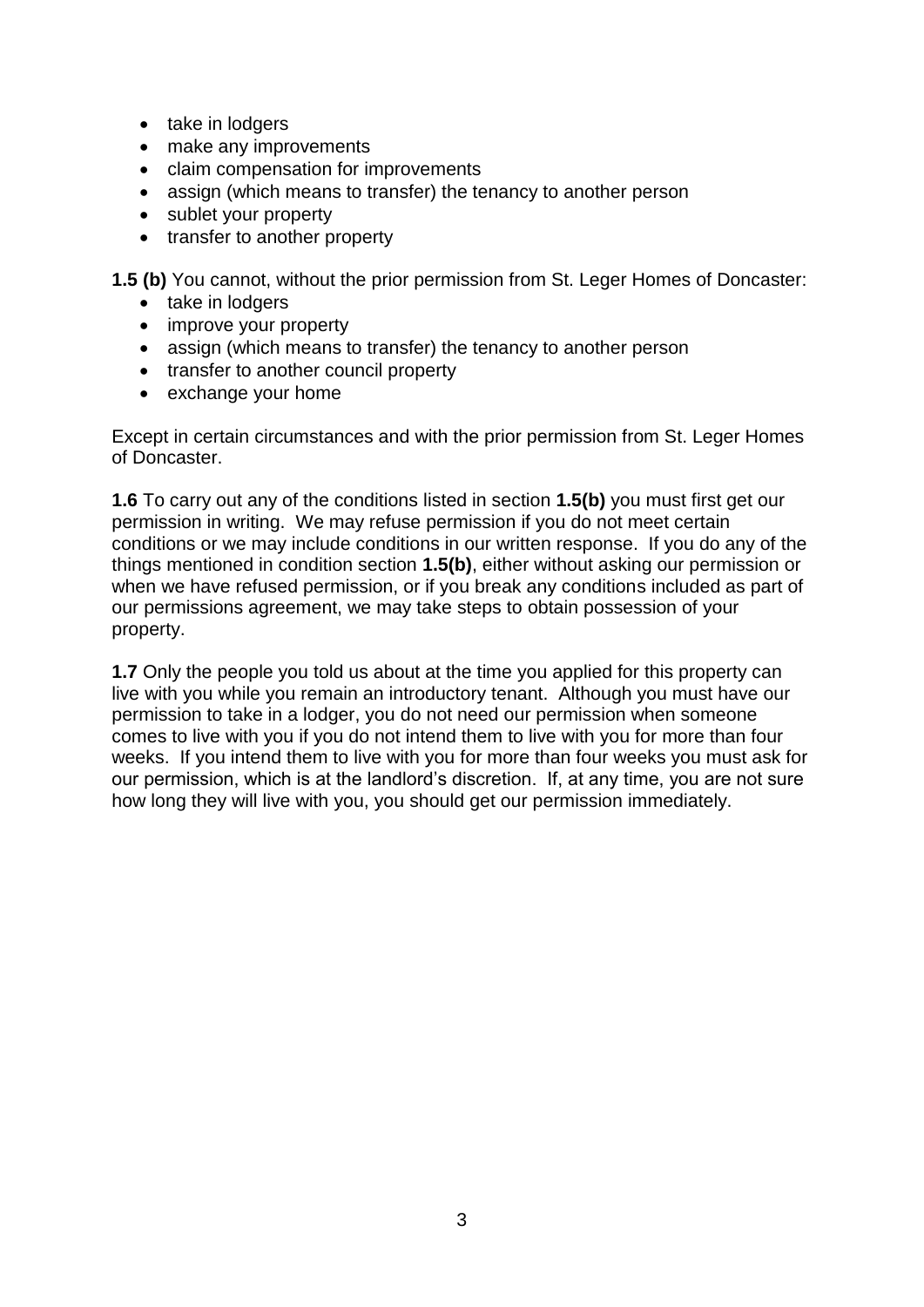## **SECTION TWO**

#### **THE TENANT'S OBLIGATIONS**

#### **2.1 General Obligation**

You must ensure that all of the obligations described in this Tenancy Agreement are adhered to. Failure to abide by these obligations could result in St. Leger Homes of Doncaster taking the appropriate legal action against you, which could result in you losing your home.

#### **2.2 Rent**

Your rent may be increased or decreased, usually once a year. Advice regarding the change will be provided in line with statutory requirement.

**Your rent is calculated in accordance with the Government's Social Housing Rents Scheme, and the details of how your rent is calculated will be provided to you at the commencement of the tenancy agreement and when any subsequent rent increase occurs.**

If you receive additional services from the Council or from another provider, charges may be made in accordance with the policy of the Council. Such charges will be notified to you at the commencement of the service being available to you and any increase or decrease in such charges will be subject to four weeks' notice in accordance with statute.

You are required to pay any such charges within the time specified.

Your tenancy will commence on the day you sign your Tenancy Agreement. Your rent is due every Monday for the week to come. Your first rent payment is due at the start of your tenancy.

**2.2(a) You must** pay your rent, it must be paid on time and is due every week. The preferred method of payment is by Direct Debit.

**2.2(b)** If you do not pay your rent on time, St. Leger Homes of Doncaster may instruct the Council to commence legal action against you, which could result in you losing your home.

**2.2(c)** If you are joint tenants you are each responsible for all the rent and for any rent arrears. St. Leger Homes of Doncaster can recover all rent arrears owed for your home from any of the joint tenants. So if one joint tenant leaves, they will still be liable for the weekly rent and any arrears that may accrue even though they are not living at the property. The only exception to this is if either party is removed from the household due to a court order awarded through the family court.

**2.2(d)** Where your property is designated as supported housing it is a condition of occupying the property that you will pay the support service charge for the property concerned. You will be notified of this at the time you sign your Tenancy Agreement. (These charges are subject to an annual increase).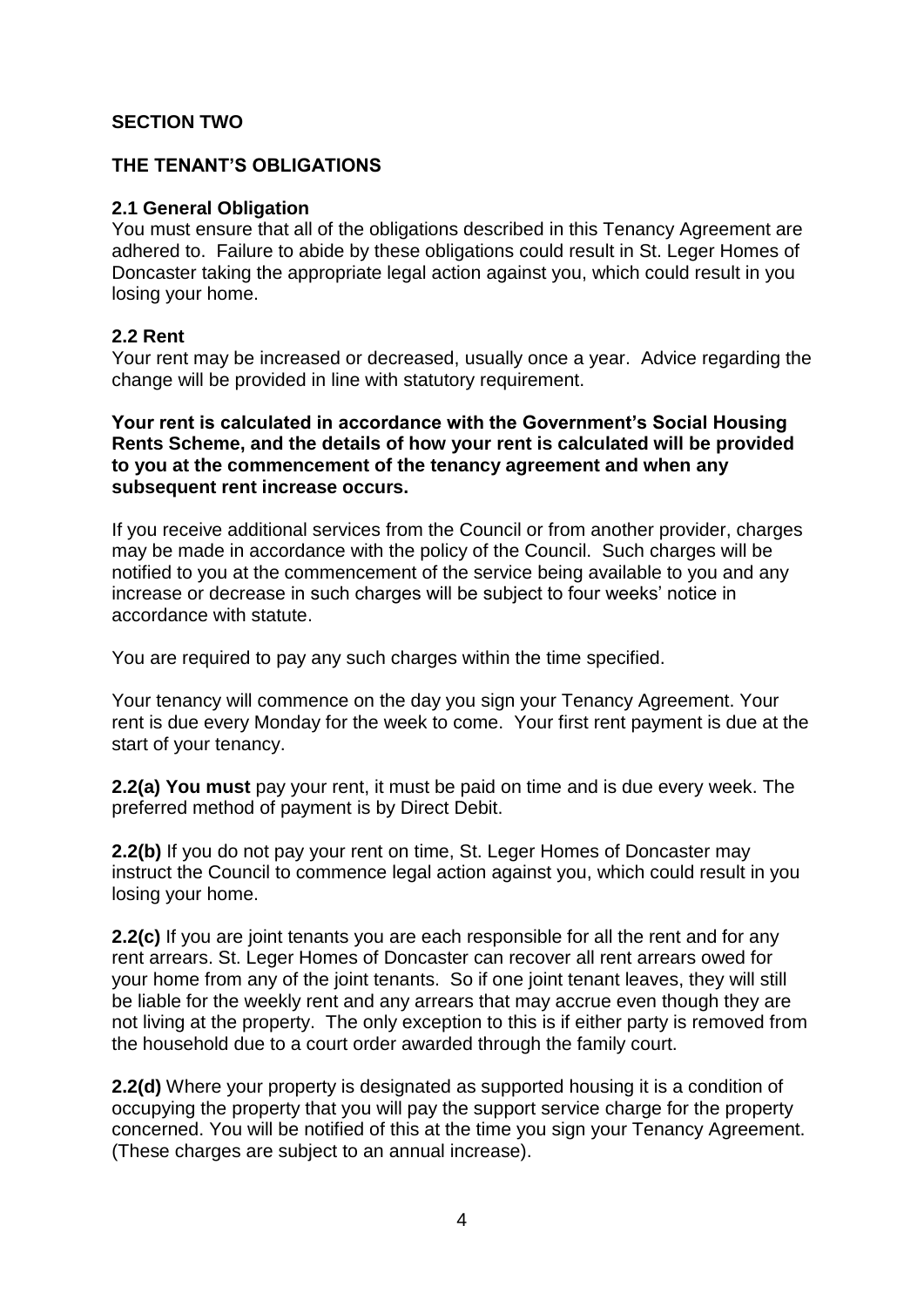## **2.3** *Nuisance, Harassment, Antisocial Behaviour, Hate Crime, Domestic Abuse and Unlawful Activities*

It is your responsibility to make sure that every person living in or visiting your property, do not do anything which is likely to cause nuisance to, harass, annoy, or distress any person who either lives in or has lawful business in the neighbourhood.

## **You, your friends, relatives and any other person living in or visiting the property:**

**2.3(a) Must not** act in any way, which causes or is likely to cause nuisance, alarm or distress to any person, or act in any way, that is antisocial.

**2.3(b) Must not** harass or discriminate against anyone because of their:

- $\bullet$  race
- religion
- disability (including learning disability)
- sexual orientation
- gender
- age

You must not harass or threaten to harass, use or threaten to use violence to anyone in the neighbourhood, or incite others to do so. Examples of harassment include but are not limited to:

Prejudiced behaviour or language, using or threatening to use violence, using abusive or insulting words or behaviour, damaging or threatening to damage another person`s home or possessions, writing threatening, abusive or insulting graffiti, letters or e-mails or by social media, doing anything that interferes with the peace, comfort, convenience and enjoyment of others.

**2.3(c) Must not** inflict domestic abuse, use or threaten violence or use financial, mental, emotional or sexual abuse against any member of your household. This can be direct or indirect and anything that interferes with the peace, comfort, convenience and enjoyment of others and includes the use of social media.

**2.3(d) Must not** subject St. Leger Homes of Doncaster staff, Council employees, appointed contractors, agents or elected Councillors to any physical or verbal abuse (including telephone calls, texts, emails, letters or social media), or incite others to do so. This includes any actual or threatened assault, attack, act of violence, aggression or preventing them from leaving the property when they wish to do so.

**2.3(e) Must not** use the property or permit the property including any communal areas to be used for any criminal, illegal, or immoral purposes, including but not limited to:

- Selling or conspiring to sell, using, storing, manufacturing or cultivating illegal drugs or other illegal substances.
- Storing, handling or selling stolen goods.
- Prostitution or soliciting.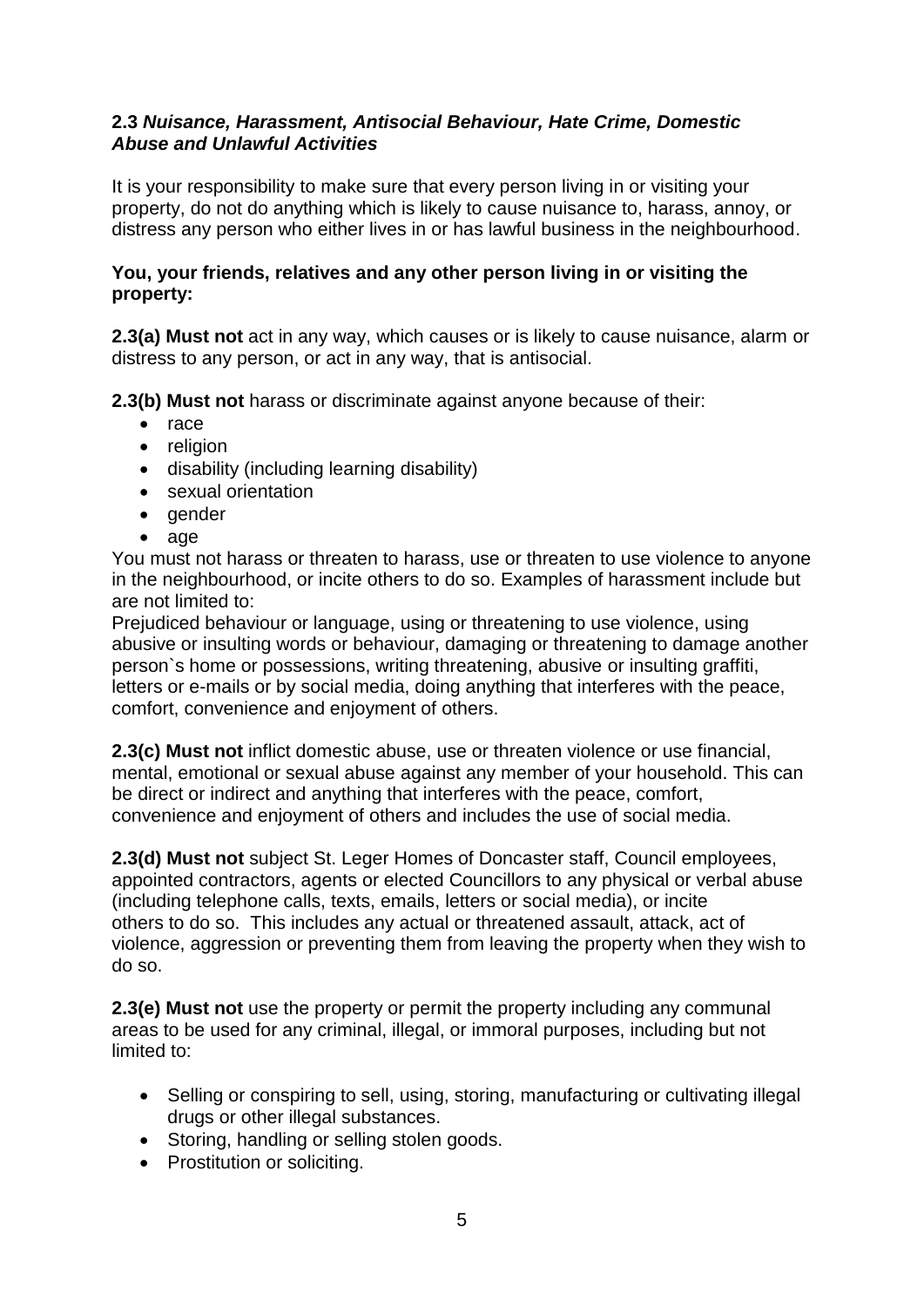- Keeping illegal or unlicensed firearms or weapons.
- Slavery or human trafficking
- Child Sex Exploitation

**2.3(f) Must not** engage in activities which are unlawful.

**2.3(g) Must not** keep any unlicensed firearms at the property and inform St. Leger Homes of Doncaster of all licensed firearms that you keep at the property and provide a copy of the firearms certificate. You must allow access for St. Leger Homes of Doncaster staff to visit your home and check that any firearms are being stored correctly as the firearms licence specifies.

**2.3(h) Must not** possess any materials for making an explosive substance. It is an offence to make, possess, or control an explosive substance which is likely to cause damage or endanger life under the Explosive Substance Act 1883.

**2.3(i) Must not** cause nuisance or annoyance to anyone by setting off fireworks inappropriately. In the opinion of St. Leger Homes of Doncaster.

**2.3(j) Must not** engage in activity which commits, threatens to commit or supports terrorism in any way. This includes (but is not limited to) activity that promotes extremist ideologies and/or views which aim to justify terrorism, activity which promotes or produces fundraising for (or on behalf of) any group(s) associated with terrorism, or any other related activity which is unlawful.

**2.3(k) Must not** cause a nuisance to others by begging which is a criminal offence under the Vagrancy Act 1824, Highways Act 1980 and Public Order Act 1986.

**2.3(l) Must not** cause any noise which either:-

- constitutes a statutory nuisance to any other person that is deemed unreasonable or
- is a nuisance in the opinion of St. Leger Homes of Doncaster.

**Please remember sound can easily travel and because of this it is particularly important to give consideration to your neighbours, particularly when living in blocks of flats or other multi-occupancy dwellings.**

**2.3(m) Must not** wilfully damage or vandalise any land or property owned by the Council and/or managed by St. Leger Homes of Doncaster or incite others to do so.

**2.3(n) You must** ensure that St. Leger Homes of Doncaster staff, Council's officers, representatives and their agents can gain access to the property to carry out tenancy checks, which include general inspections and investigate allegations of tenancy breaches and respond to complaints of anti-social behaviour or neighbour disputes (upon production of an official identity card). Access should also be made available when St. Leger Homes of Doncaster staff wish to show an applicant from the Housing Register around the property. Failure to provide access will result in St. Leger Homes of Doncaster instructing the Council to obtain a warrant to gain access to your home and you will incur legal costs.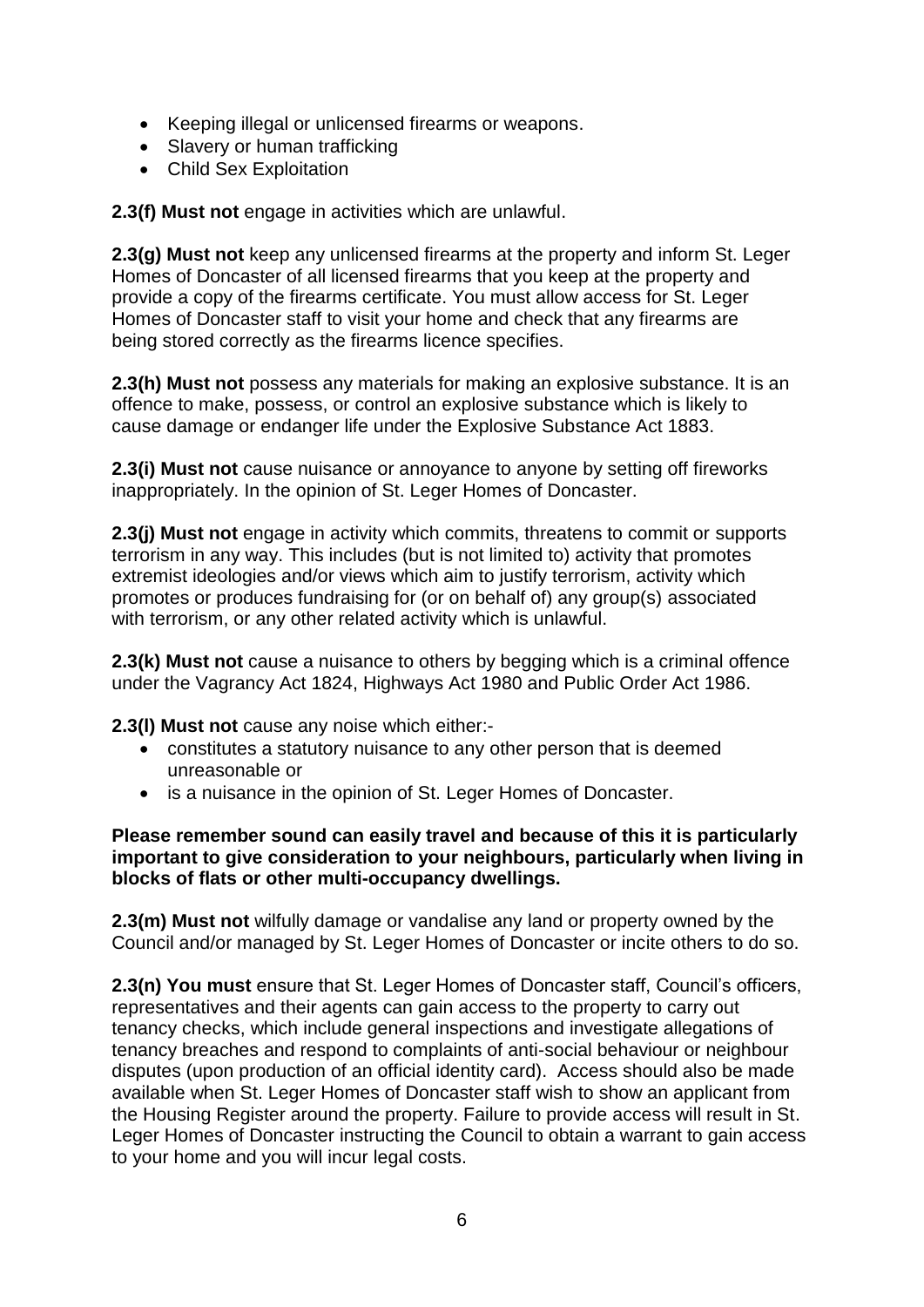**2.3(o)** If you share a passageway with your neighbour to access any part of your home or garden, you must ensure that this is kept clear of any items or obstructions at all times and that you do not block off or restrict access in anyway. This includes installing and/or locking gates.

**2.3(p) Must not** fly tip on to land owned by the Council and managed by St. Leger Homes of Doncaster, this is a criminal offence that you can be prosecuted for.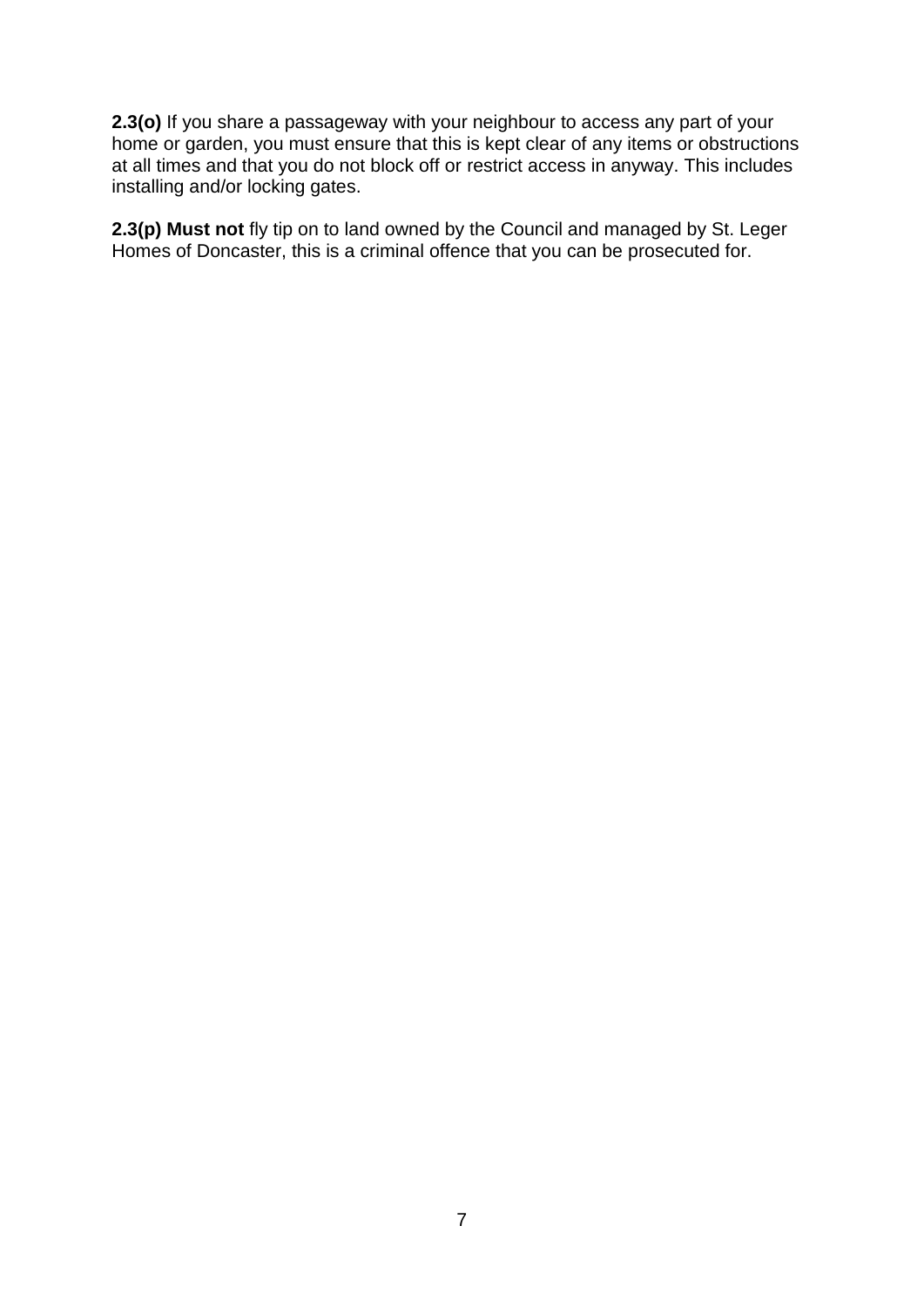## **2.4** *Vehicles*

**2.4(a) Must not** routinely repair cars or any other vehicles or park un-roadworthy vehicles on any part of the property, land around your home, communal path, parking area, garage site or land owned by the Council and managed by St. Leger Homes of Doncaster which causes nuisance, inconvenience or looks unsightly. This includes any vehicles that are SORN (Statutory Off Road Notification) or untaxed.

**2.4(b) Must not** use any part of the property, land around your home, the road, communal path, parking area or garage site or land owned by the Council and managed by St. Leger Homes of Doncaster to store, load or unload scrap metal or to strip down vehicles.

**2.4(c)** Where there is deemed to be a shared driveway between two properties you may only use this as a means of access to a designated parking area. This includes parking or storing any kind of vehicle or blocking the shared drive in any way with the exception of loading or unloading for short periods of time.

**2.4(d) Must not** use a vehicle to cross or park on any footpath, open plan or communal area without the prior consent for and installation of an approved vehicular access which includes a dropped kerb, a hard standing area and double gates where appropriate and following the Highways Act 1980. Consent for a dropped kerb must be obtained through the Councils Highways Department. After the approval and installation of a dropped kerb you will need to apply for permission for the installation of a hard standing and double gates from St. Leger Homes of Doncaster. You are then responsible for installing the hard standing and double gates to a satisfactory standard at your own cost and ongoing maintenance.

**2.4(e) Must not** park a caravan, motor home, heavy plant, boat or trailer on any part of the property, land around your home, the road, communal parking area or garage site on any land owned by the Council and managed by St. Leger Homes of Doncaster and without prior written consent from St. Leger Homes of Doncaster.

**2.4(f) Must not** park anywhere, which would obstruct access for Emergency Services, refuse collection or for any other person who has a lawful duty or obligation to have access.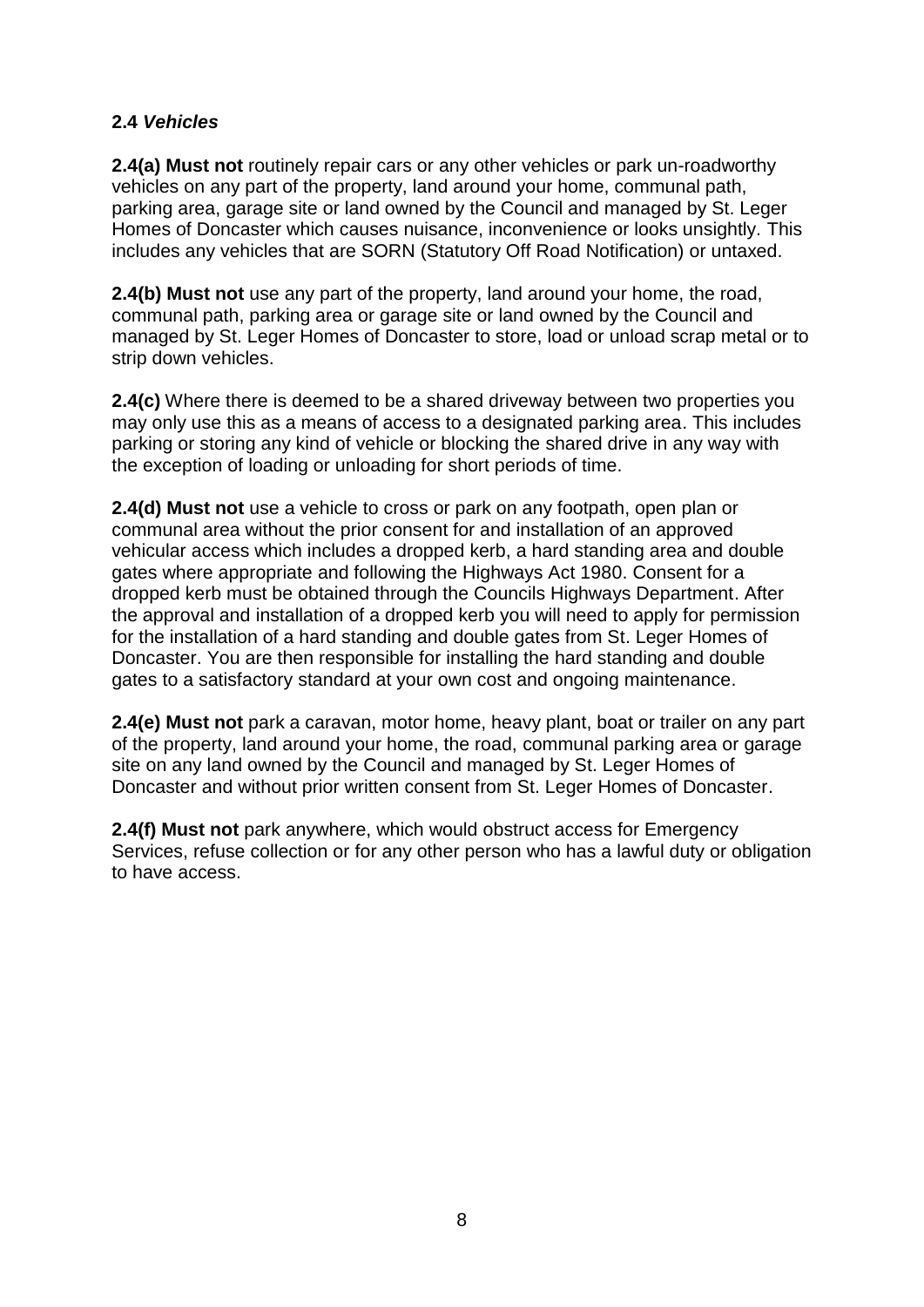# **2.5 Use of Premises**

**2.5(a) You must** occupy the property as your only or principal home and you must inform St. Leger Homes of Doncaster in writing of any absence of longer than six weeks. This includes but is not limited to any term of imprisonment, holiday, hospitalisation and giving or receiving care. You will need to provide St. Leger Homes of Doncaster with the following information in writing to your local area office:

- Your intended date of departure
- Your intended date of return
- The arrangements you have made to pay the rent and care for the property
- The address and phone number where you can be contacted whilst you are away.

# **CONDITIONS 2.5 (b), 2.5 (c) APPLY TO SECURE TENANTS ONLY**

**2.5(b) Must not** assign (which means to transfer to another person) the property without the prior written consent of St. Leger Homes of Doncaster. Council tenancies can only be assigned once under Section 91 of the Housing Act 1985.

**2.5(c) Must not** exchange the property with another tenant or in any way part with possession of the property without the prior written consent of St. Leger Homes of Doncaster.

**2.5(d) Must not** sublet your property or any part of the property. This is a criminal offence under the Prevention of Social Housing Fraud Act 2013.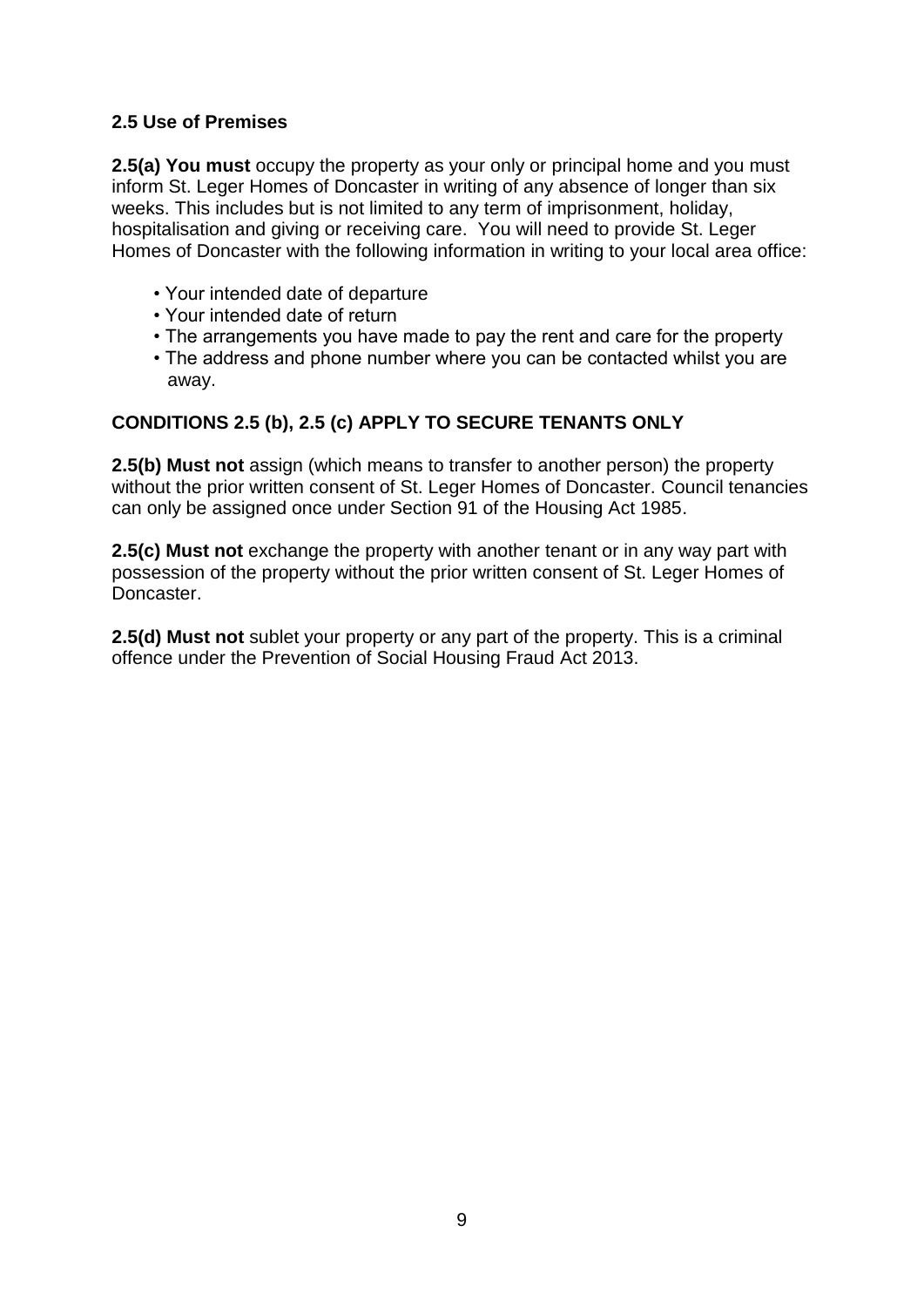## **2.6 Garden**

**2.6(a) You must** make sure your garden is tidy and free from household waste, litter, household furniture and any other waste materials, including any form of faeces. Lawns must be cut and borders maintained to an acceptable standard.

**2.6(b) You must** ensure that hedges, conifers or any other type of plant within your garden are maintained to a reasonable height and if adjacent to a public footpath or highway, that they do not overhang it at any time.

**2.6(c)** If you install any type of plants to open plan land that belongs to the Council and is managed by St. Leger Homes of Doncaster you may be asked to remove them. In certain circumstances St. Leger Homes of Doncaster may permit you to install plants on open plan areas but they will be your responsibility to maintain. You will be asked to reinstate the area to grass if you move or can no longer maintain it.

**2.6(d) You must not** encroach on any land owned by the Council and managed by St. Leger Homes of Doncaster. This includes altering the boundaries to your garden or installing exit and entrance points directly on to land owned by the Council and managed by St. Leger Homes of Doncaster.

**2.6(e) You must** not light fires in your garden or on any other land owned by the Council and managed by St. Leger Homes of Doncaster that would cause nuisance and annoyance to others, in the opinion of St. Leger Homes of Doncaster.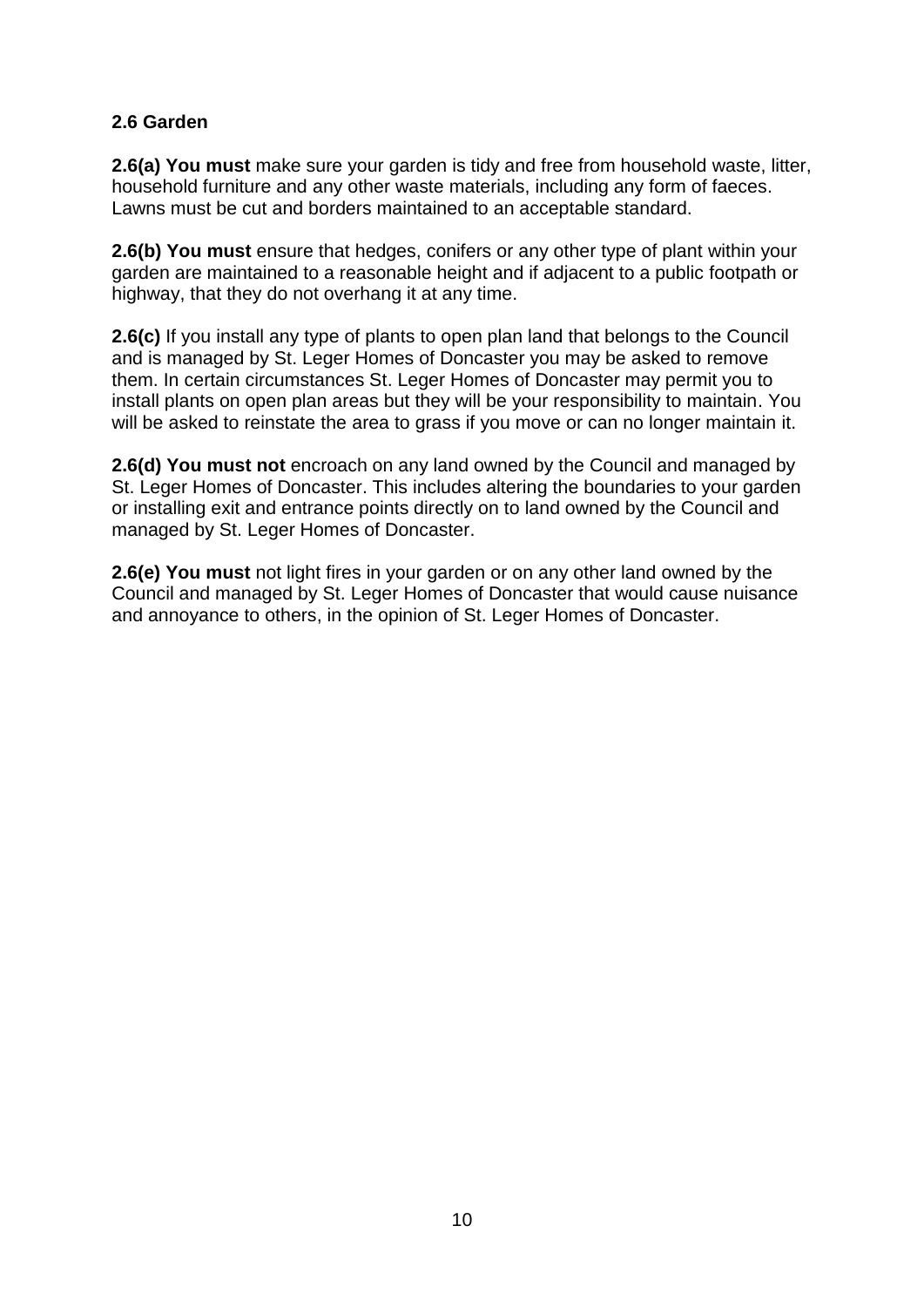# **2.7 Animals**

**2.7(a) You must** make sure that no pets brought to or living in your home cause nuisance or persistent annoyance to anyone. St. Leger Homes of Doncaster will work with other agencies to check the suitability of pets in your home, including the number of pets you have.

**2.7(b) You must** not keep any pets in housing schemes that have a no pets policy. If you need the assistance of a dog because you have a disability St. Leger Homes of Doncaster will allow this, but you will need to obtain prior permission in writing.

**2.7(c**) **You must** ensure that your garden is kept free from animal faeces and any faeces is removed on a regular basis. You must not allow your pets to defecate on other people`s property or any other land, including communal areas owned by the Council and managed by St. Leger Homes of Doncaster. If your animal does foul on anyone else`s land you must remove it immediately and dispose of it correctly. This includes public footpaths and highways and is a criminal offence that you can be prosecuted for.

**2.7(d) You must** not allow your pets to defecate or urinate inside your home and make appropriate arrangements to ensure that the property is kept clean. If you live in a property that has a communal entrance and exit the smell of animal waste can particularly affect others who share this area.

**2.7(e) You must** not keep a dog in a flat unless prior permission has been obtained in writing and you have signed a Responsible Dog Owner Agreement for each dog you own. Permission will not be unreasonably refused. If a Local Lettings Policy is in place stating that no dogs are allowed you will not be able to keep a dog, except in exceptional circumstances and with the prior written consent of St. Leger Homes of Doncaster.

**2.7(f) You must** not breed any animals without the prior written consent of St. Leger Homes of Doncaster and in line with the Breeding and Sale of Dogs (Welfare) Act 1999.

**2.7(g) You must** not keep any dangerous animals, livestock, nor allow grazing animals to be kept or tethered on any part of your property or keep any animals that St. Leger Homes of Doncaster decides is unsuitable for your home or garden or deemed to be dangerous in the opinion of St Leger Homes of Doncaster and in line with the Dangerous Dogs Act 1991.

**2.7(h) You must** obtain permission in writing prior to keeping chickens or other fowl in your garden and St. Leger Homes of Doncaster will consider the suitability of the request. If you are given permission to keep chickens or other fowl and they cause a nuisance, you could be ask to rehome them.

2**.7(i)** It is your responsibility to report any infestations in your home to the Councils Pest Control Team. This includes wasp nests, flea`s or any other type of infestation. You will be responsible for any charges relating to the removal and treatment of the infestation. St. Leger Homes of Doncaster are responsible for dealing with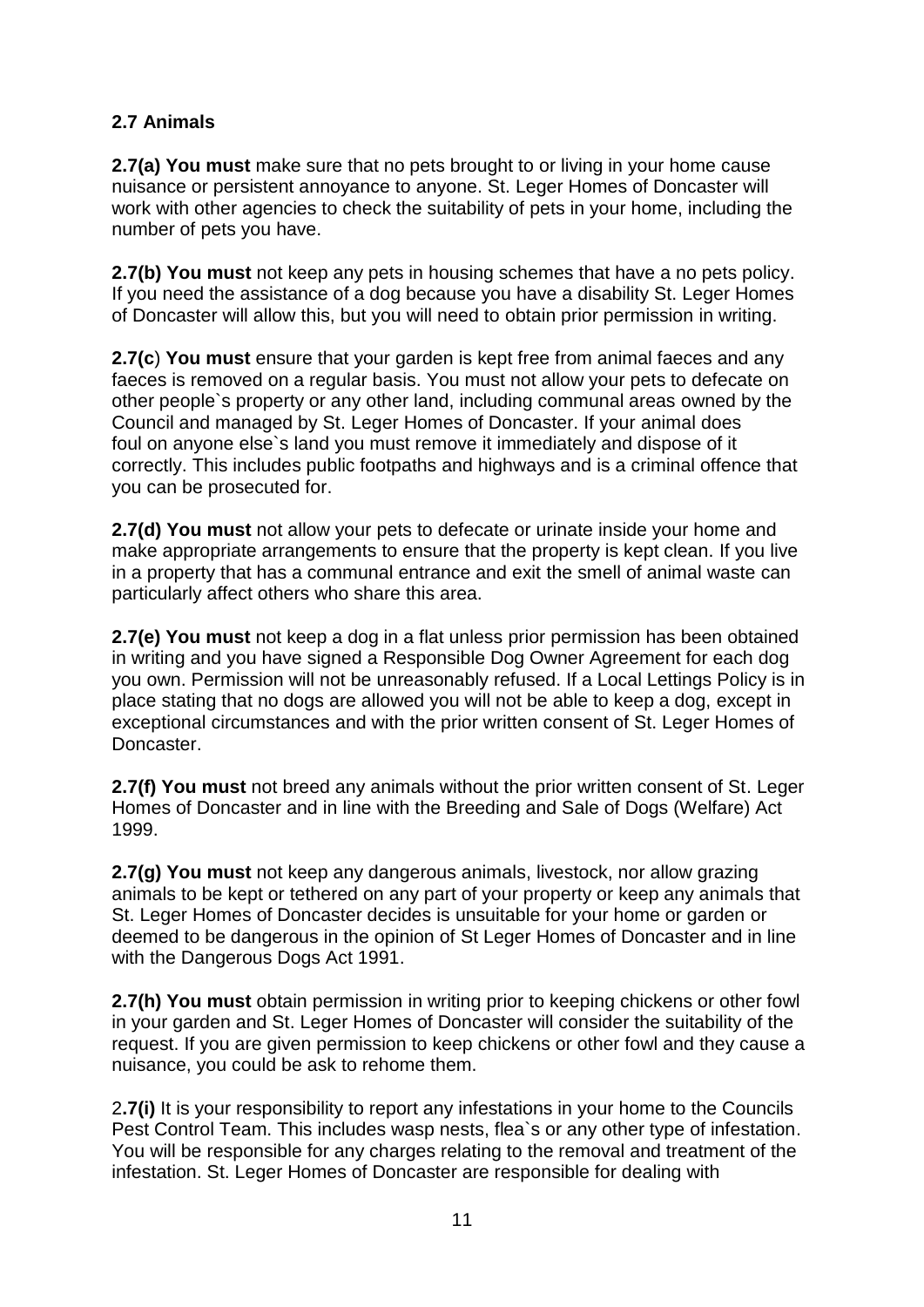infestations in communal areas.

## **2.8 Misuse of Communal Areas**

**2.8(a) You must not** use or keep within the property or in any communal areas of multi-story flats or maisonettes any dangerous or inflammable materials including liquids, gases or equipment that has a fuel tank such as a motorbike or petrol mower and which could represent a threat to the safety and well-being of yourself, residents or neighbours.

**2.8(b) You must not** keep open any communal entrance doors or fire doors within multi-occupant dwelling blocks, as this compromises the safety and security for other tenants within the property. This includes propping doors open which can result in damage being caused to the mechanism.

**2.8(c) You must not** misuse communal areas in multi-occupant properties and the land around the buildings or interfere with the safety and security of communal areas, this includes tampering with any fire alarms or other fire safety systems installed. The communal areas must be kept free from the storage of any items including mobility scooters and refuse as this would create a fire risk and restrict safe routes of exit.

2**.8(d) You must** not misuse communal areas in multi-occupant properties and the land around the building. This includes using the communal area to congregate and consume alcohol or drugs or participating in any behaviour that affects the peaceful enjoyment for others. This applies to the tenant, anyone residing in the household, visitors or anyone in connection to the property.

**2.8(e)** It is your responsibility to ensure that when you purchase a mobility scooter you have access to a safe location to store and charge it. Mobility scooters must not be stored and charged in a communal area and, where possible, you are advised to discuss the storage location with St. Leger Homes of Doncaster prior to purchase.

**2.8(f) You must** not store or charge an electric wheelchair within any communal areas at any time.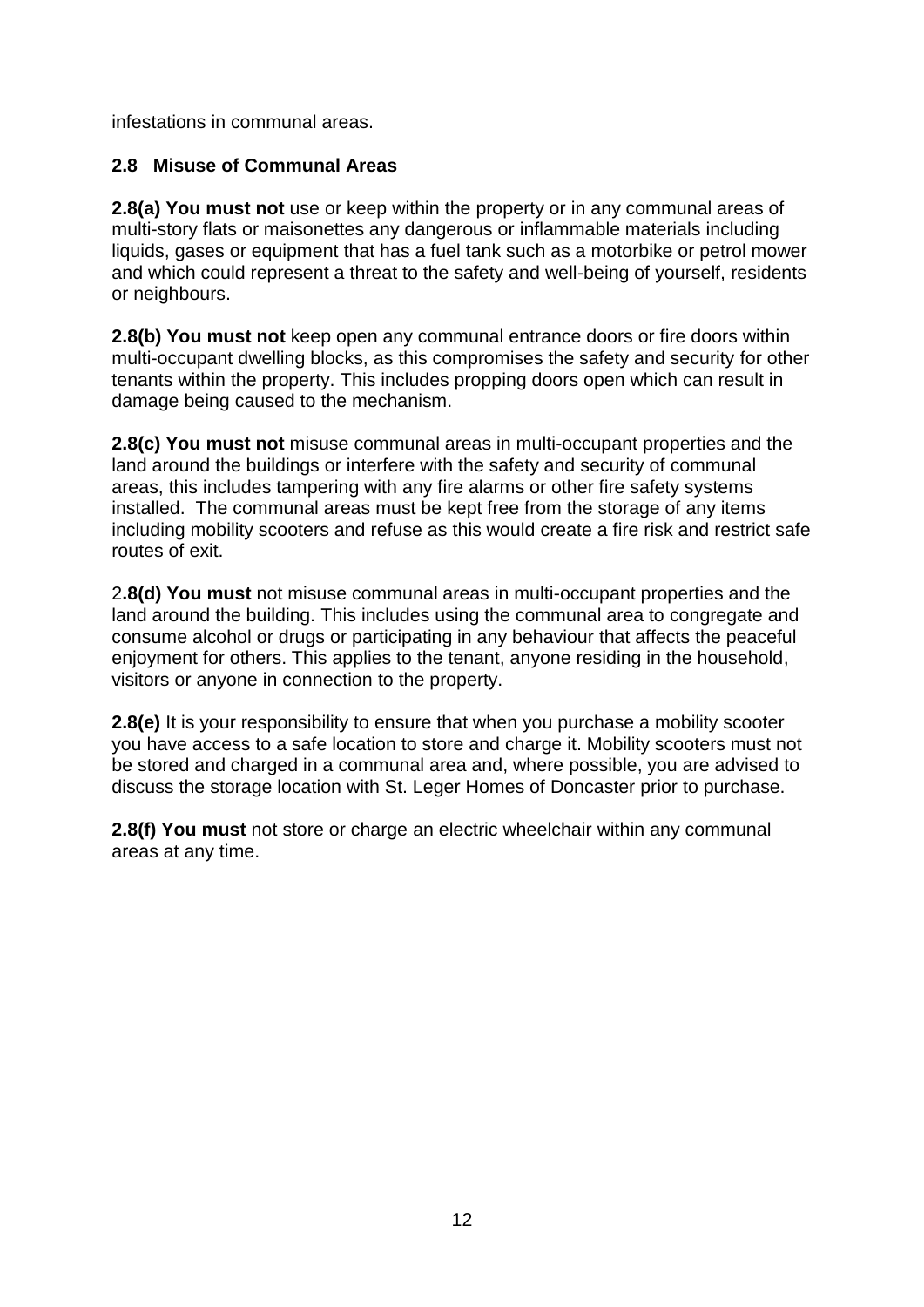## **2.9 Repairs and Maintenance**

**2.9(a) You must** comply with all current gas safety regulations and ensure that rooms containing an open flued appliance, e.g a gas fire or gas fired back boiler are not used as bedrooms and that all ventilation bricks are kept free from obstruction.

**2.9(b) You must** not disconnect or tamper with any fire alarm installed in your home by disconnecting hard wired devices or removing the battery from battery operated devices that have been installed by St. Leger Homes of Doncaster or any agency acting on their behalf.

**2.9(c) You must** report any faults or damage as soon as is reasonably possible to St. Leger Homes of Doncaster. This includes wear and tear.

**2.9(d) You must** pay for any repair resulting from wilful damage caused by you or anyone residing in or visiting your home.

**2.9(e) You must** allow St. Leger Homes of Doncaster staff, Council officers, representatives and their agents access to your home to carry out any necessary repairs upon production of an official identity card.

**2.9(f) You must ensure that** St. Leger Homes of Doncaster staff can gain access to your property in emergency situations without prior notice. This includes Council staff or any representatives or agents working on behalf of St. Leger Homes of Doncaster. We reserve the right to force entry and we will put right the cost of the damage. There are circumstances when you will be charged for the cost of the forced entry if you have failed to give access when reasonably notified.

**2.9(g) You must** ensure the inside of the property, including fixtures, fittings and decorations are kept to an acceptable standard. If the property is of an unacceptable standard, in the opinion of St. Leger Homes of Doncaster, we can refuse to work in it until it is brought up to a standard that is acceptable. Any areas of mould growth need to be inspected by St. Leger Homes of Doncaster to determine the cause. If the cause is condensation as a result of poor heat and ventilation you will be responsible for the cleaning and treating the mould growth.

**2.9(h) You must** allow access or arrange for access to be provided for the servicing of gas appliances within your property on an annual basis. If you fail to have your gas appliances serviced annually we will arrange for a warrant to be served to gain access to the property. If it is identified that there is a genuine risk to health and safety then St. Leger Homes of Doncaster will apply for a warrant to force entry which could result in your gas supply being capped off. If an application to court for a warrant is made you will be liable for the court costs.

**2.9(i) You must** allow access or arrange for access to be provided for the servicing of **solid fuel appliances** within your property on an annual basis. If you fail to have your solid fuel appliances serviced annually we will arrange for a warrant to be served to gain access to the property. If an application to court is made for a warrant you will be liable for any legal costs incurred.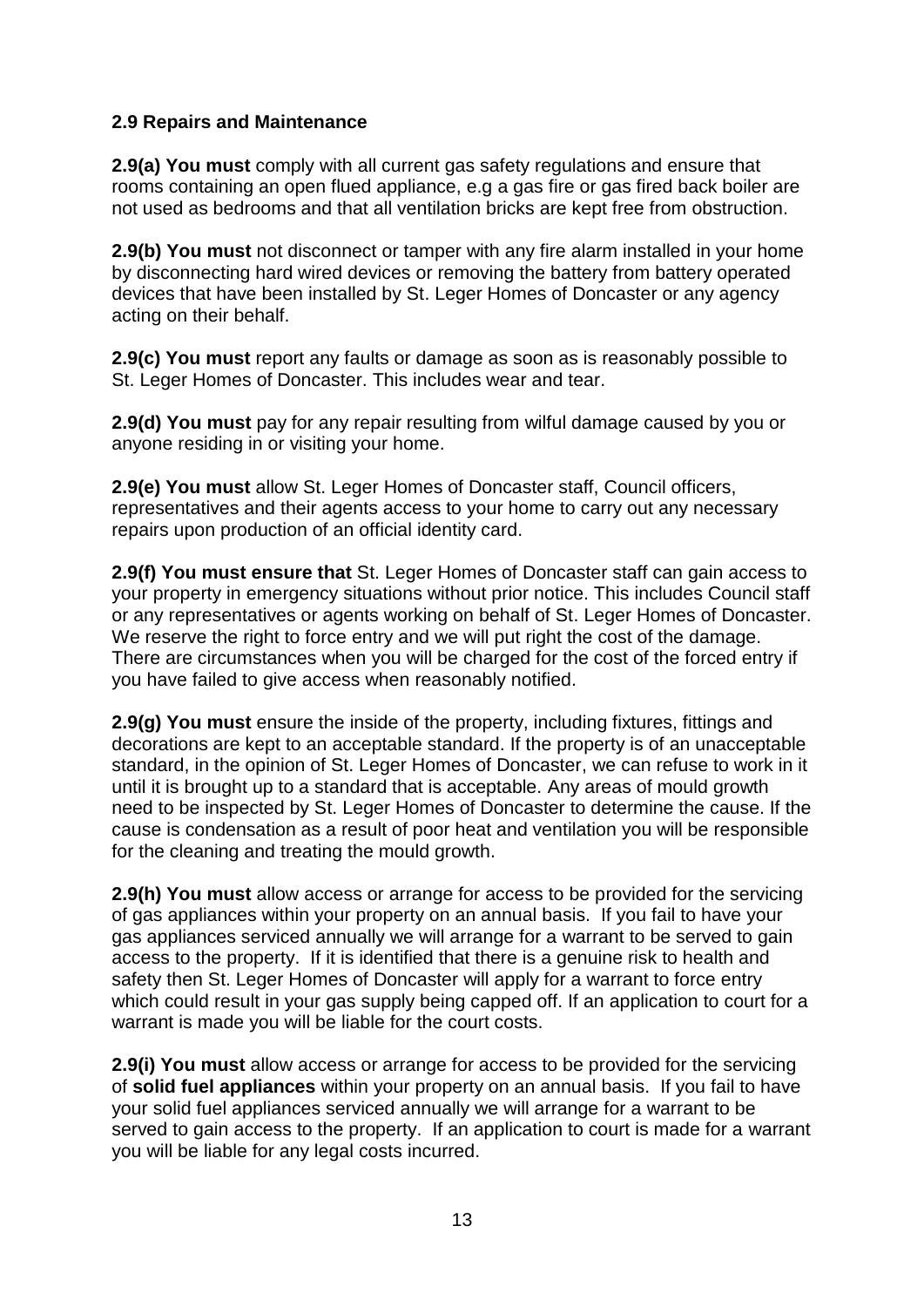**2.9(j) You must** allow or arrange for access to be provided for the 5 year electrical periodic test within your property. If you fail to allow access we will arrange for a warrant to be served to gain access to the property. If an application to court is made for a warrant you will be liable for any legal costs incurred.

**2.9(k) You must** not tamper or bypass any utility meters. St. Leger Homes of Doncaster will work with the appropriate utility companies to progress action on your tenancy if it is found that you have tampered or bypassed any meters.

**2.9(l)** There are certain circumstances when St. Leger Homes of Doncaster has the legal right to apply for possession of your home because work needs to be done to it. They are:

• If the property needs to be empty for major building repairs, for complete redevelopment or because it has to be demolished. You will be offered a suitable alternative home for the duration or the work required. You will usually get compensation or help with moving costs (or both) depending on your circumstances. Your move could be permanent or temporary.

• If you agree to a temporary move the conditions of your current Tenancy Agreement will still apply. We have the right to take possession of your temporary home when the work on your original property is finished.

**2.9(m) You must** ensure that you allow access in to your home on prior arranged appointments. Failure to allow access on appointments or inform the correct department that you will no longer be available could result in action being taken against you.

**2.9(n) You must** ensure that your home does not contain excessive quantities of goods and objects which would inhibit the use of your home or a personal function, this is referred to as Compulsive Hoarding. Compulsive Hoarding can have serious Health and Safety implications due to exits being blocked and fire hazards, including contributing to pest control issues and prevents St. Leger Homes of Doncaster to carry out their statutory duties which include completing annual gas safety checks and other works. Where a tenant is unwilling to cooperate to remedy the situation appropriate enforcement will be taken. This could be as a breach of the tenant`s obligations under the Tenancy Agreement or through other appropriate powers such as Environmental Health.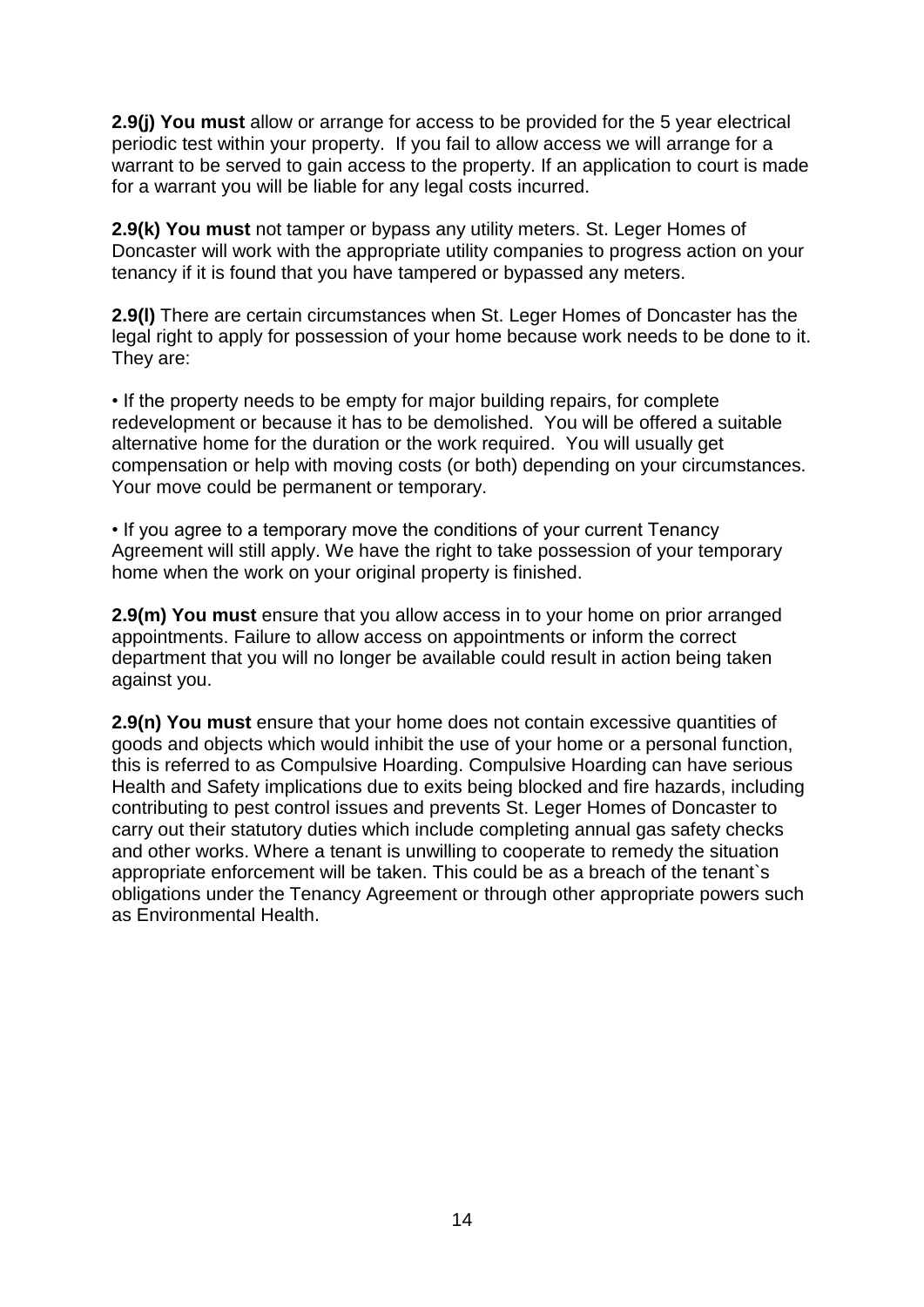## **2.10 Alteration and Improvements**

## **APPLIES TO SECURE TENANTS ONLY**

The Housing Act 1985 gives tenants the right to carry out approved alterations and improvements to their homes.

The Leasehold Reform, Housing and Urban Development Act 1993 which outlines the right to be compensated for certain improvements at the end of a tenancy provided the improvements were started on or after 1 April 1994. Prior to this date a discretionary compensation scheme was in operation.

**2.10(a) You must not** make any physical improvement, alteration or addition to the property or to the fixtures and fittings provided within the property at the initial letting without the prior written consent of St. Leger Homes of Doncaster, unless the physical improvement, alteration or addition is included in the general consent provided in the Customers` Own Improvement Policy. You must not start any works unless you have been provided with the asbestos information for your home. Failure to obtain prior written consent from St. Leger Homes of Doncaster prior to making any physical improvement, alteration or addition will be treated as a breach of tenancy.

St. Leger Homes of Doncaster will be fair and consistent in considering requests by tenants to carry out improvements and alterations to their homes. When making decisions St. Leger Homes of Doncaster will consider any potential concerns for neighbouring homes and also protect its own interest in the property.

Improvements are defined as:

- Any addition, removal or alteration to the landlord`s fixtures and fittings within the property.
- Any addition or alteration connected with the provision of services to the property.
- The carrying out of external decoration.
- Alterations, removal or replacement to the grounds or boundaries.
- The installation or an aerial or satellite dish.
- The installation of an external structure which could include a shed, garage, chicken coup, dog run, pigeon loft or aviary.

Examples of works include:

- Installing replacement windows and doors both internally and externally.
- Any structural works.
- Building extensions or buildings e.g conservatory.
- Building or removing a structure in your garden including shed, greenhouse, wall and fencing.
- Adding, altering or removing any utility supply which would include gas, electrical or water services.
- Adding or replacing kitchen units.
- Replacing a bathroom suite or installing additional sanitary ware.
- Installing a driveway or pavement crossing.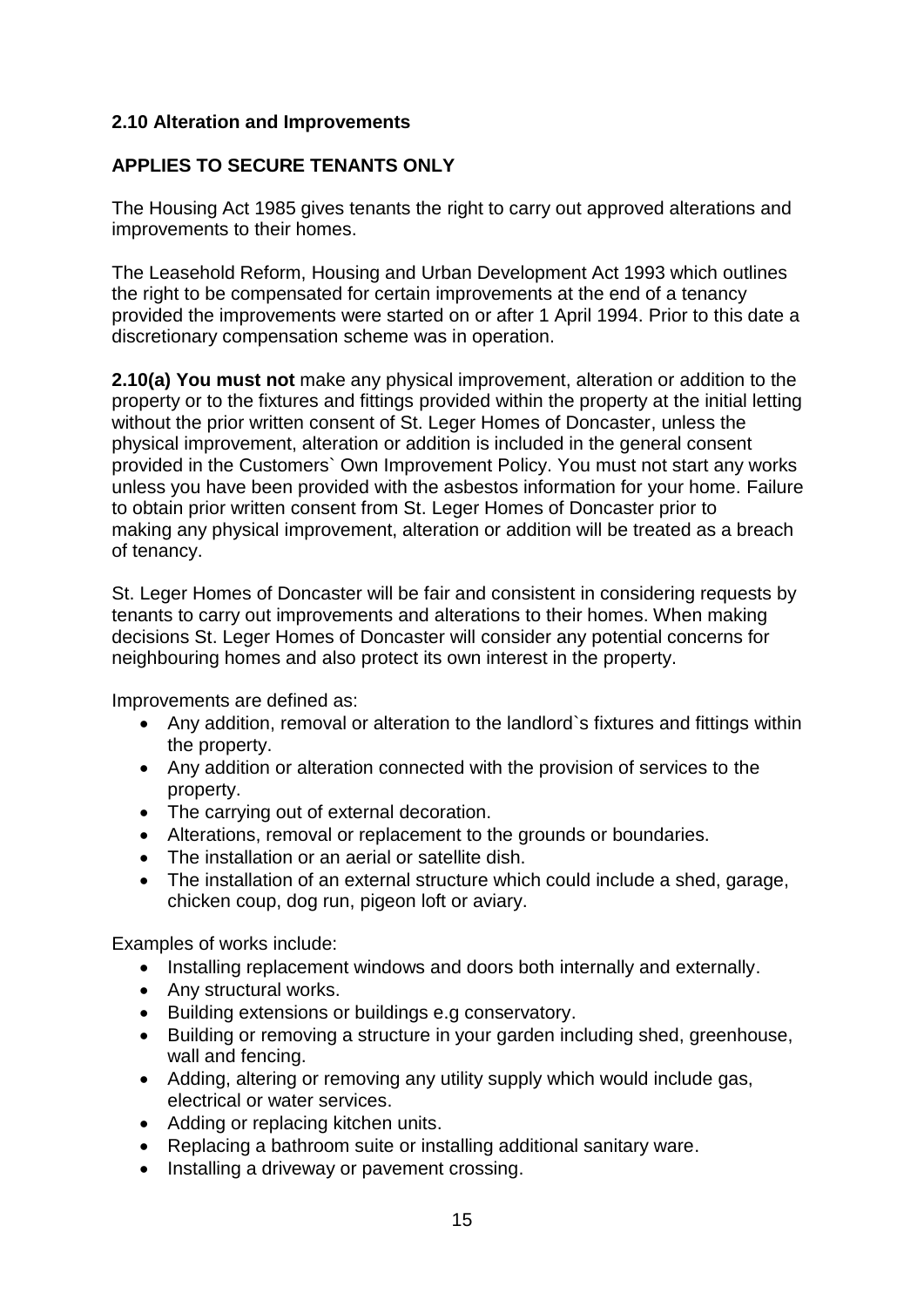**2.10(b)** Permission to lay laminate flooring is usually refused unless it is on the ground floor, or if upstairs that it is not immediately above a living or bedroom area. Flooring in flats will only be considered if suitable acoustic underlay is fitted. Permission to lay ceramic flooring will be refused unless laid in a kitchen or bathroom. Where permission has been granted the tenant must allow St. Leger Homes of Doncaster to remove any part or all of the flooring if it needs to do so in order to carry out works. St. Leger Homes of Doncaster will not be liable for the cost to replace or re-lay the flooring following the removal.

**2.10(c)** Permission to enclose an open plan space on land owned by the Council and managed by St. Leger Homes of Doncaster will be considered. If permission is obtained the land becomes the responsibility of the tenant to maintain.

**2.10(d)** Permission to install green technology such as solar panels will be refused.

**2.10(e)** Permission to install wood burners or any other heat source that is outside the specifications of what St. Leger Homes of Doncaster would install will be refused.

**2.10(f)** St. Leger Homes of Doncaster will consider all applications once:

- The appropriate tenant permission application form has been submitted and all relevant approvals have been granted from the relevant departments such as planning. St. Leger Homes of Doncaster will make a decision within a reasonable timescale that will be dependent on the complexity of the permission being sought.
- Once permission has been granted, St. Leger Homes of Doncaster may attach reasonable conditions that could include, but are not limited to:
	- o Timescales.
	- o Allowing St. Leger Homes of Doncaster access to the property within a specified number of days of completing the works.
	- o Quality and make of material that must be used.
	- o Works must be carried out by a suitably qualified person and certificates must be provided for specified works.
	- o Complying with the appropriate regulations for specified works.

All tenant permission decisions made by St. Leger Homes of Doncaster will be confirmed in writing. In the event that permission is refused St. Leger Homes of Doncaster will not be liable for reimbursing tenants for any costs incurred.

**2.10(g)** If improvements are made without prior permission from St. Leger Homes of Doncaster then you will be instructed to reinstate the alteration. If you are required to do this and fail to reinstate the alteration satisfactorily, you will be recharged the costs incurred by St. Leger Homes of Doncaster to do this on completion of the work. Where you have obtained consent for the alteration of the property, you are responsible for its proper implementation, final approval and ongoing repairs and maintenance, unless otherwise notified by St. Leger Homes of Doncaster. Permission will not be unreasonably withheld.

**2.10(h)** St. Leger Homes of Doncaster will inspect all works on completion, if the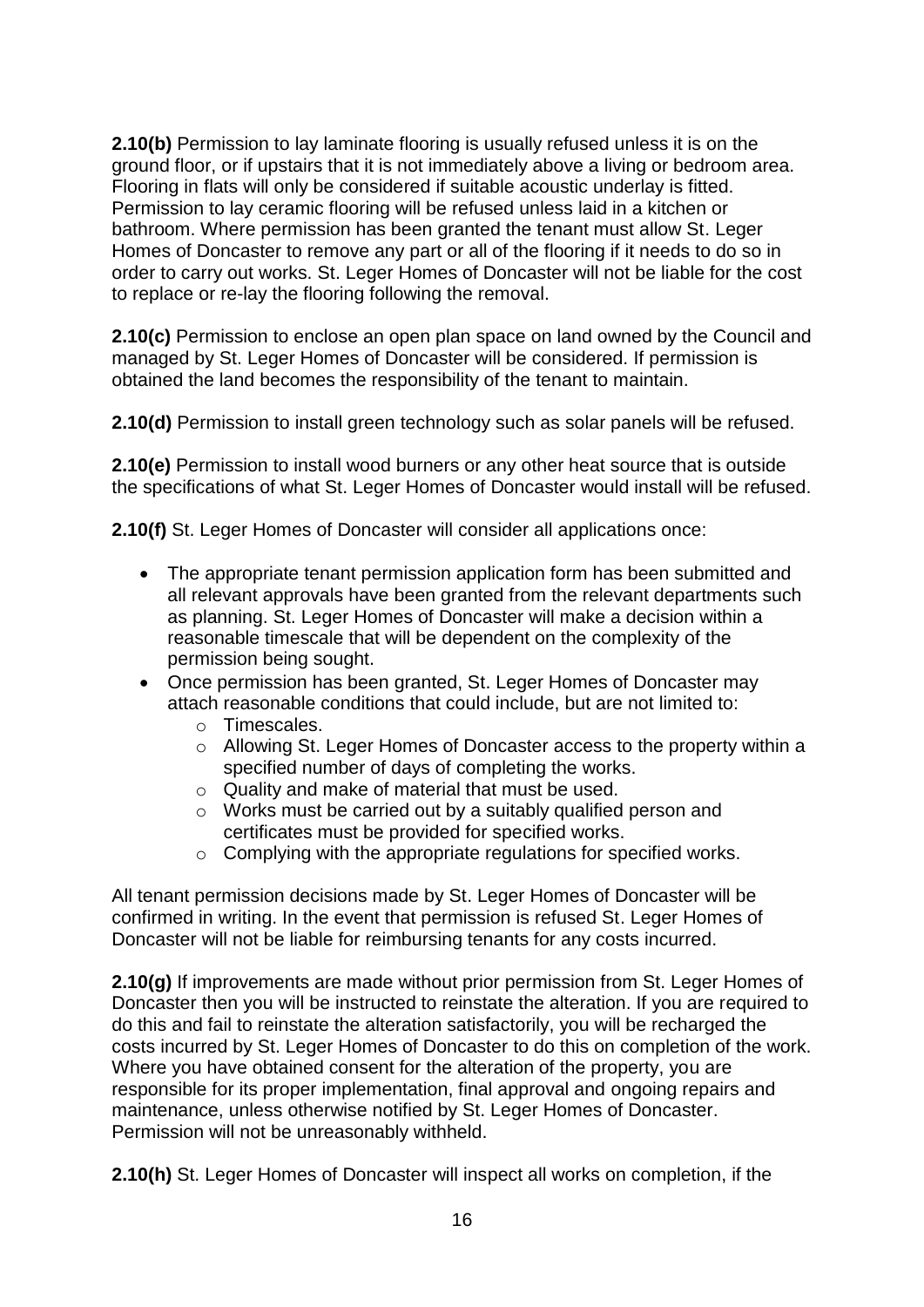inspection identifies none compliance with the agreement then necessary remedial works will have to be carried out. If the tenant fails to carry out the remedial work St. Leger Homes of Doncaster will have the works carried out and the tenant will be charged for any costs incurred.

**2.10(i) Must not** fit TV aerials, CB aerials or satellite dishes to maisonettes or flats and not fit satellite dishes to any properties owned by the Council without the prior written consent of St. Leger Homes of Doncaster. Approval will always be subject to the Councils planning policies being adhered to and any charges set out by the Council would be the tenant`s responsibility to pay.

Permission to fit TV aerials, CB aerials and satellite dishes will be declined to anyone living in a flat, maisonette or any other property that has a communal aerial or satellite dish already installed by St. Leger Homes of Doncaster.

**2.10(j) Must** not install CCTV without the prior written consent of St. Leger Homes of Doncaster. If permission to install CCTV is granted, it must be fixed cameras and only view your own private space and not look out on to any public areas. It must meet the requirements of the Data Protection Act and Human Rights Act and access must be given to St. Leger Homes of Doncaster to view this, if requested.

**2.10(k) Must not** run a business or trade from your home without the prior written consent from St. Leger Homes of Doncaster. Permission will not be unreasonably withheld but if the business or trade causes a nuisance, permission can be withdrawn.

**2.10(I)** During your tenancy, there may be situations when a variation to your tenancy is required. An example of this could be in connection with the purchase of additional land to form a garden.

# **2.11 Smoking**

**2.11(a) You must** make sure that your home is smoke-free when employees of St. Leger Homes of Doncaster or our contractors attend your home. This is to ensure the health and safety of our staff and others. If this is not adhered to, St. Leger Homes of Doncaster may refuse to carry out any works until the home is smoke-free.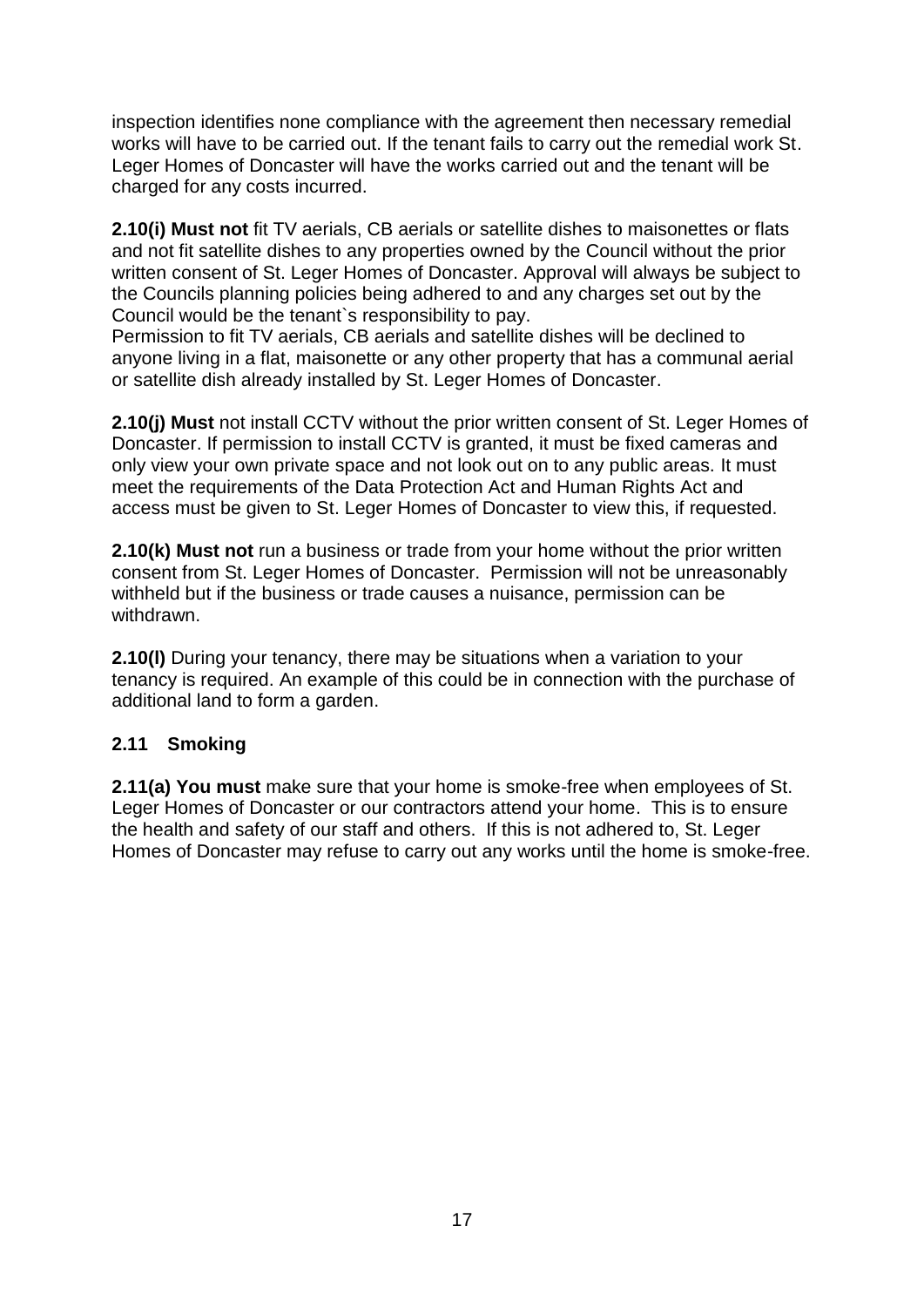# **2.12 Ending Your Tenancy**

**2.12(a) You must** give the Council at least **four weeks' notice** of your intention to end your tenancy. If you hand your keys in without giving notice, this will result in a full four weeks rent being charged to your account. Notice must be in writing by letter or in person at your local office, this will be acknowledged in writing.

The tenancy will end on the last day of the four-week period (28 calendar days) and the rent will be due up to and including the final day. **You will also be asked to provide a forwarding address.**

If you wish to retract or extend your notice this must be given in writing by letter or in person at your local office. This will have to be agreed by a Service Manager and depending on the circumstances, requests can be declined, this will be cknowledged in writing.

**2.12(b)** When you leave the property, it must be left in good condition. This includes removing all items from the property and garden, including the loft space. Ensuring that the property is clean and left in good decorative order throughout, this includes any fixtures and fittings. All lawns and hedges must be trimmed and borders left tidy and free of litter and any waste, including any type of faeces. The black and green refuse bins and recycling boxes should be left in situ and be clean and empty.

If any improvement, addition or alteration has been carried out either with or without permission, the addition or alteration should be restored or reinstated to its original state unless advised otherwise, this includes external structures.

**2.12(c)** In the event of your death and you are the sole tenant, your tenancy will need to be terminated by a third party who is normally your next of kin. They will need to provide a death certificate. Rent continues to be payable after the death and until the keys are returned to St. Leger Homes of Doncaster.

**2.12(d)** Any structure that is left and is deemed to be unsafe will be taken down and the cost of doing so will be charged to you. Any structure that is left in a satisfactory condition will be passed on to the incoming tenant as a non-standard feature.

# **2.13 Abandoning your Tenancy**

**2.13(a)** If you cease to occupy your home as your only or principal home and do not return the keys to us or let us have written notice that you are leaving, we may serve a notice to quit at the home to end your tenancy. If you do not contact us before this notice expires, we will consider that your tenancy has ended and will ask the court to grant possession of the property. St. Leger Homes of Doncaster can end your tenancy if they consider it to be abandoned as implied surrender.

**2.13(b)** In the event that St. Leger Homes of Doncaster regains possession of the property through the court, we will remove and store any items left in the property but not rubbish, damaged goods or items of no value. We will serve a notice under the provisions of Section 41 of the Local Government (Miscellaneous Provisions) Act 1982, telling you when you must collect your possessions. We will send the notice to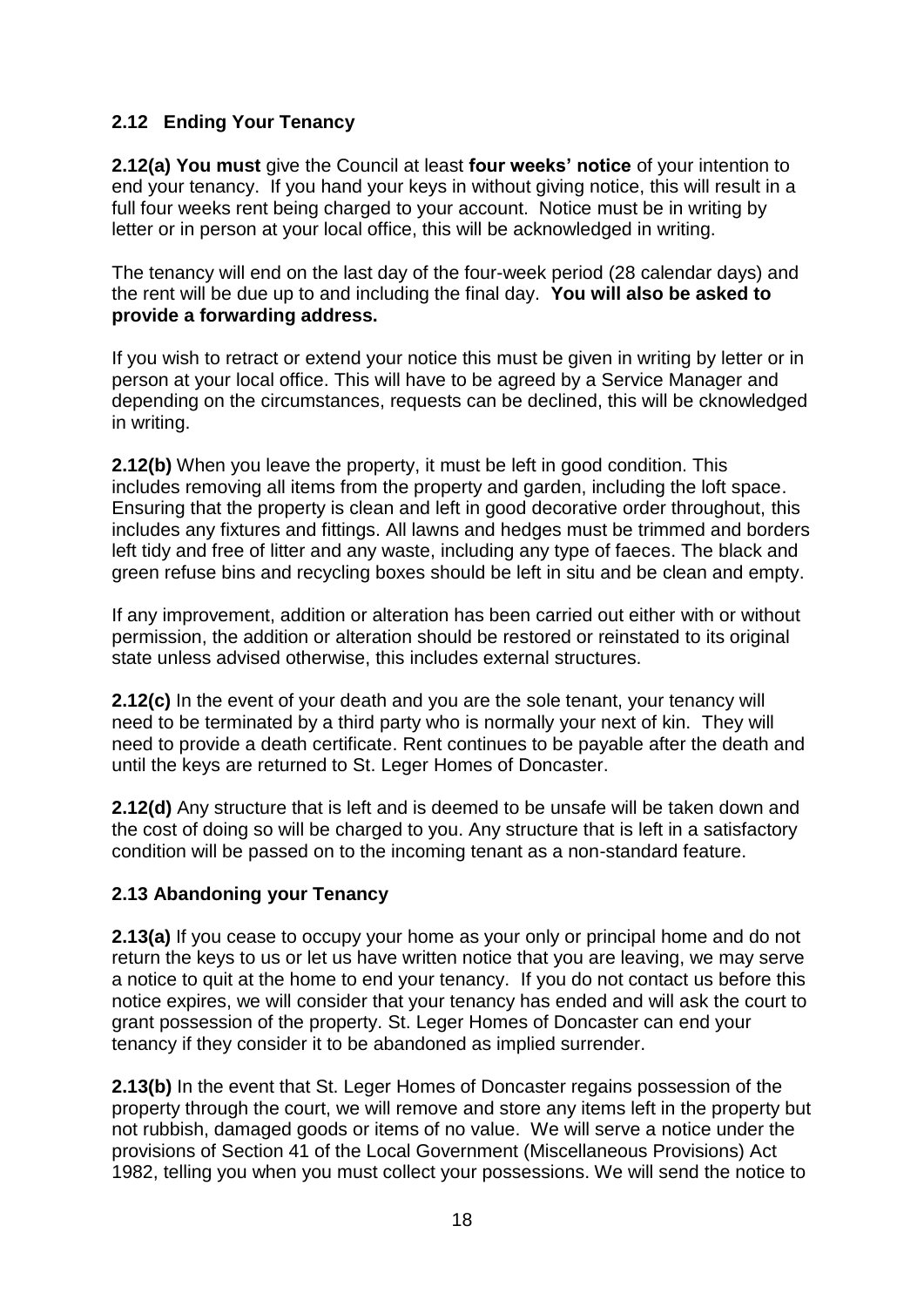your last known address or to any forwarding address that you have provided. If the items are not collected, we will dispose of them and charge you for the cost of storage and disposal.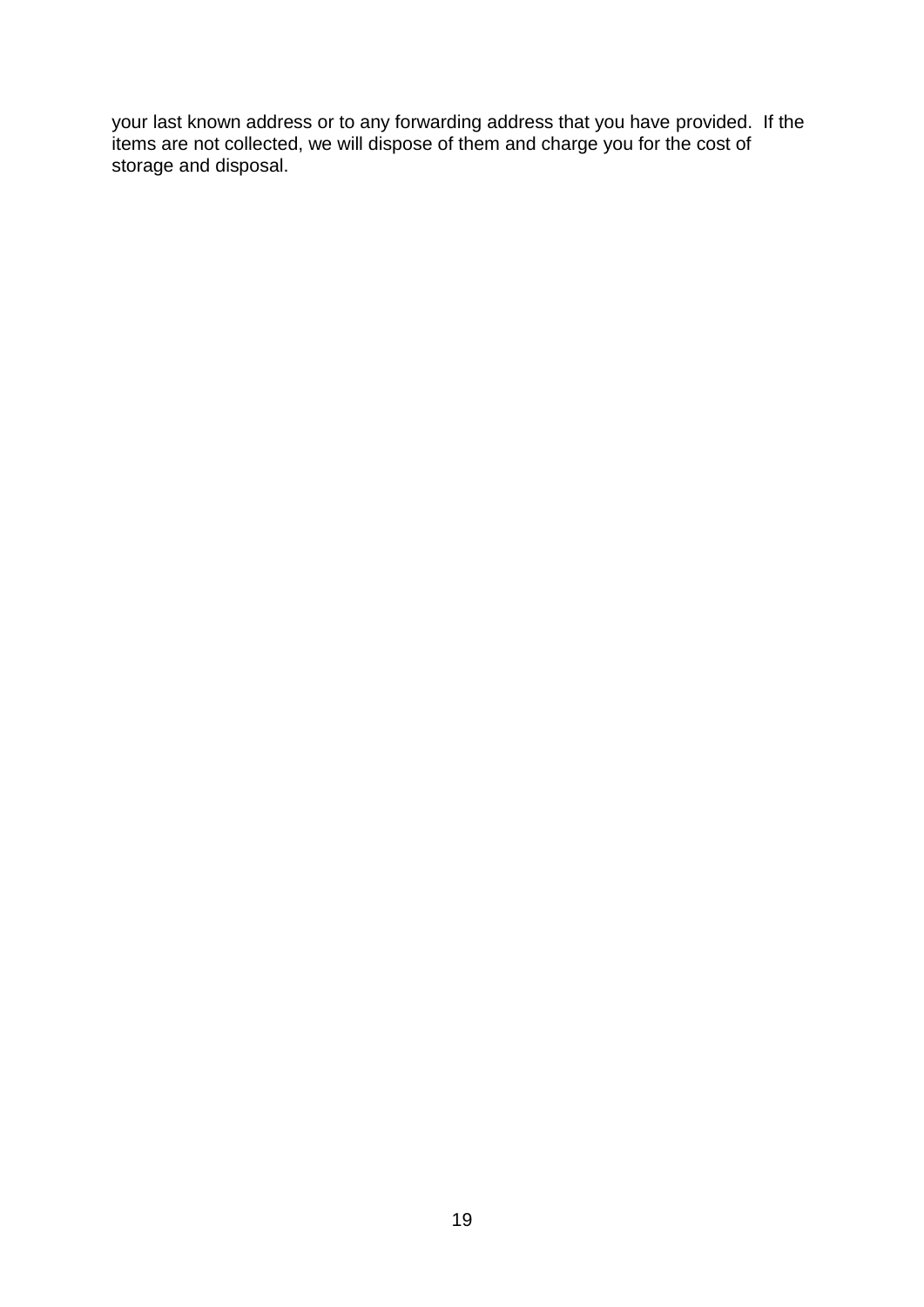## **SECTION THREE**

## **THE COUNCIL'S OBLIGATIONS**

## **3.1 Repairs and Maintenance**

**3.1(a)** St. Leger Homes of Doncaster will carry out repairs for which they are responsible for within a reasonable period of time after they have been notified of the need for the repair.

St. Leger Homes of Doncaster will **not** be responsible for minor repairs **including**  the jobs identified in the list below.

- Renewal of line to rotary drier(s) (except in sheltered schemes).
- Renewal of door bells and batteries that have been fitted by St. Leger Homes of Doncaster.
- Repairing TV aerial sockets unless they are part of a communal system.
- Replacing lost keys or gaining access if locked out.
- Replacing fluorescent tube(s), starter(s) and lamp holder skirt(s) (the part that holds your lamp shades on), pull cord(s) and toggle(s).
- Resetting of trip switch(es) on the consumer unit(s)/fuse board.

The only exceptions to this policy are listed below: -

- 1. Tenants aged 60 or over
- 2. Tenants living in purpose built senior citizens accommodation
- 3. Tenants in receipt of incapacity benefit
- 4. Tenants with medical evidence stating that they are incapable of carrying out minor repairs.

**3.1(b) Where** the Council has previously supplied cookers and refrigerators in Council owned dwellings, St. Leger Homes of Doncaster will no longer provide cookers or refrigerators or repair and maintain such items except built in cooking appliances situated in a purpose built disabled property.

**3.1(c)** St. Leger Homes of Doncaster are responsible for the following items:

- The structure and exterior of the property (including but not limited to drains, gutters, external pipes and external decoration).
- The installations in the property for the supply of water, gas and electricity metres.
- The installations in the property for space and water heating.
- All fixtures and fittings provided within the property at its initial letting or where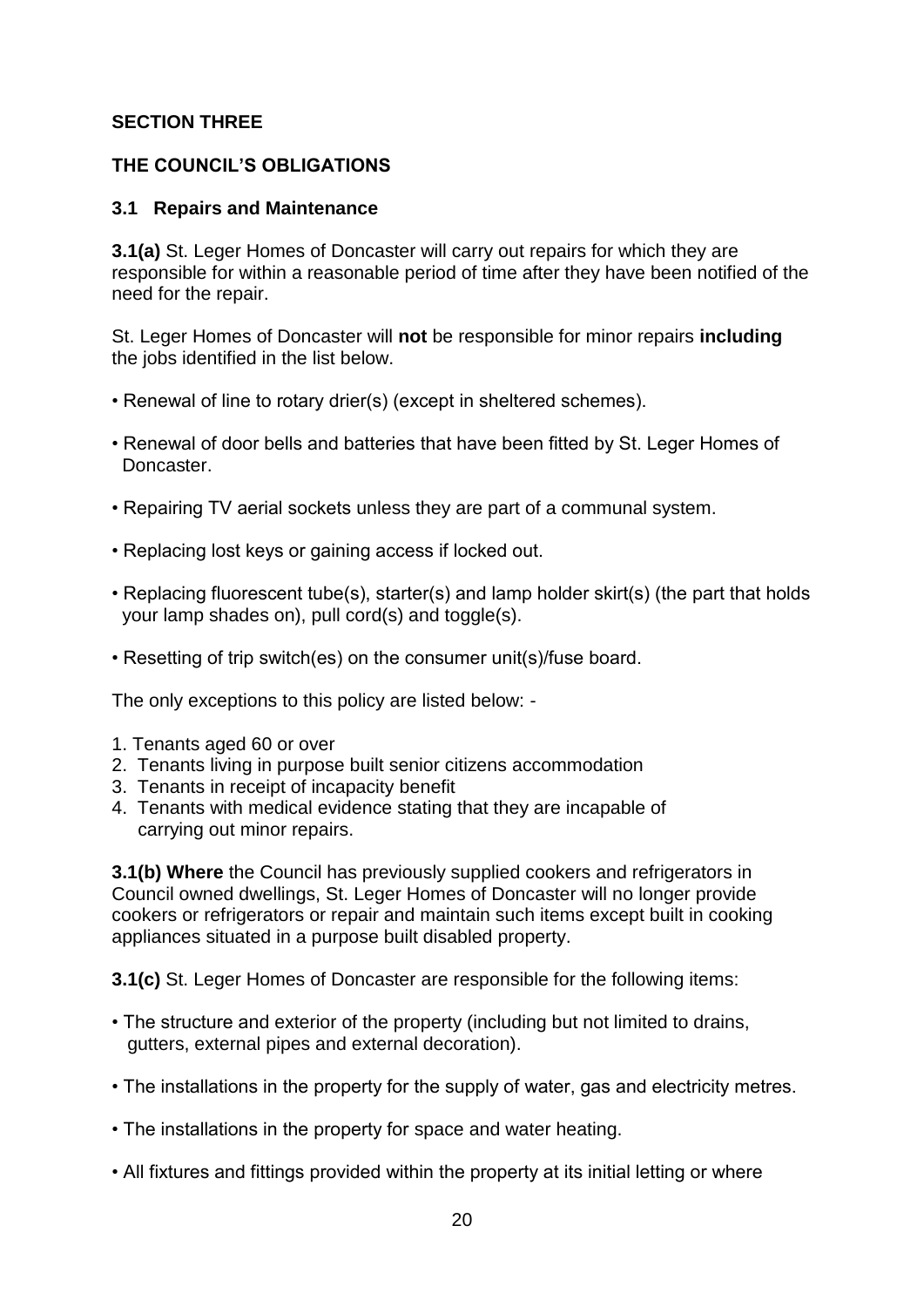permission has been granted for their installation and St. Leger Homes of Doncaster has agreed to their future repair and maintenance.

**3.1(d)** St. Leger Homes of Doncaster **will not** be responsible for fixtures and fittings which have been damaged by you, your friends, relatives and any other person living in or visiting the property, they may not be repaired unless the tenant agrees to meet the cost of repair. If the damage creates a threat to the health and safety of persons or property then the repair will be carried out by St. Leger Homes of Doncaster and the costs incurred may be recharged to the tenant(s) once completed.

# **3.2 Notices**

In line with Section 48 (1) of the Landlord and Tenant Act 1987 the Council notifies you that the address for service is:

#### **St. Leger Homes of Doncaster Limited St. Leger Court White Rose Way Doncaster DN4 5ND**

The serving of any notices by the Council or St. Leger Homes of Doncaster in respect of your tenancy shall be done either by personal service or by delivering the notice to your or the intended recipient's last known address.

# **3.3 Quiet Enjoyment**

You have the right to the quiet enjoyment of your property. This means that the tenant has a right to enjoy possession of the property without interruption or interference by your landlord during the period of the tenancy.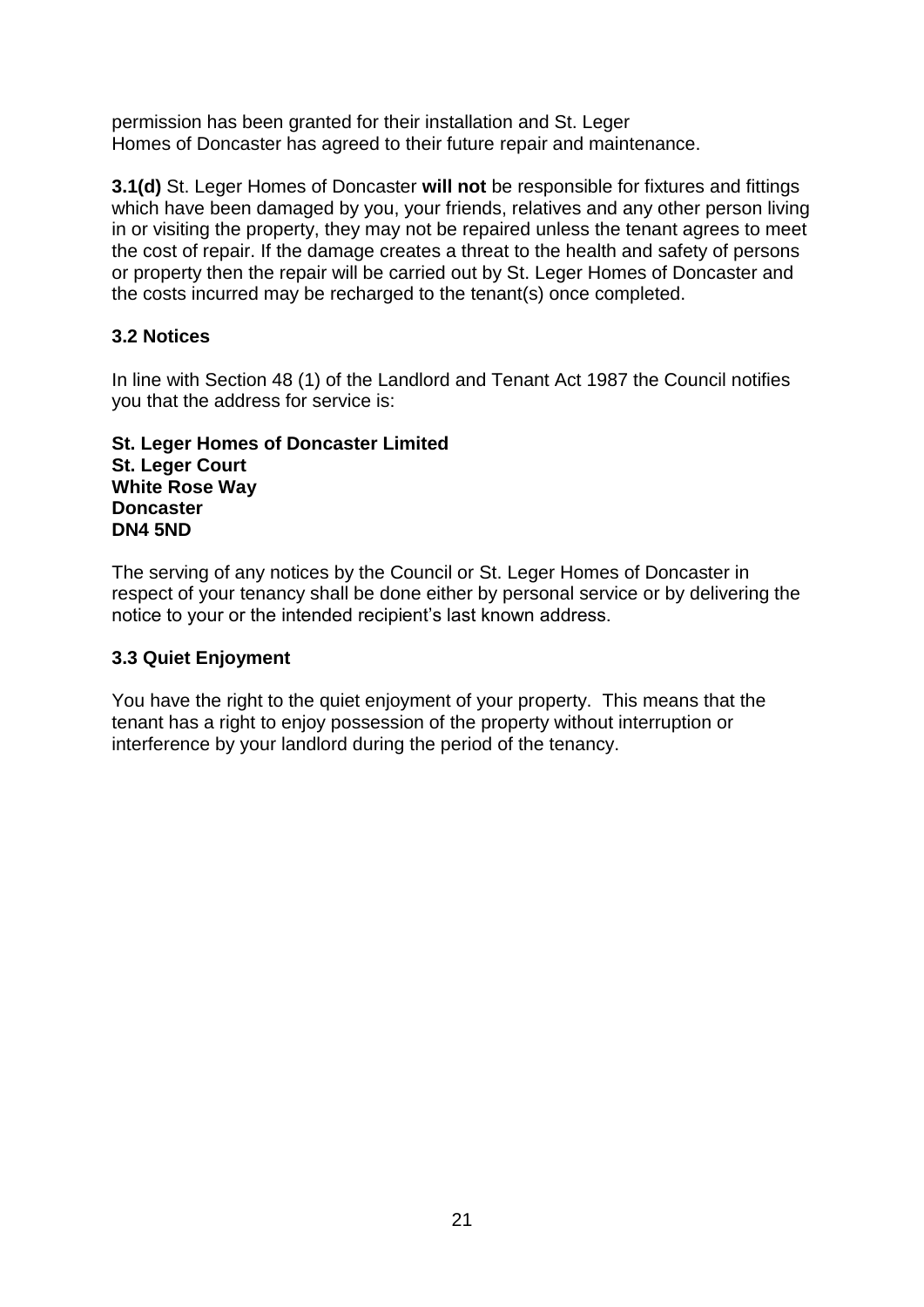## **SECTION FOUR**

## **4 .1 THE TENANT'S RIGHTS**

Provided the tenant(s) does not break any terms of the tenancy agreement and as long as the tenant has lived in the house as his or her principal home, he or she will have security of tenure. This means that the landlord cannot interfere with tenant's rights of occupation unless the tenant breaches the terms of the tenancy agreement and only then in such a way that is agreed by the County Court.

However, if you are subject to the conditions of a Demoted Tenancy these will not apply to you during the period that your tenancy is demoted. For a definition of a demoted tenancy please refer to Section Nine the Definitions Section.

A tenant has the following rights governed by statute as a secure tenant:

**4.1(a)** \*To buy the house if he or she has been a tenant for at least **three** years and the property is not adapted.

**4.1(b)** To apply for certain types of improvement grants and to carry out reasonable improvements to the property with the landlord's consent.

## **CONDITIONS 4.1 (c), 4.1 (d), 4.1 (e) AND 4.1 (k) APPLY TO SECURE TENANTS ONLY**

**4.1(c) \***To take in lodgers but you must ensure that your property is not subjected to statutory overcrowding and that notification is given to the appropriate people which can include but is not limited to:

St. Leger Homes of Doncaster Housing Benefit Council Tax

St. Leger Homes of Doncaster will consider your request and notify you in writing of their decision.

**4.1(d) \*The right to mutually exchange** from your existing Council property to another Council property, Housing Association or another Local Authority. Your existing tenancy agreement will be terminated on the date of commencement of your new tenancy. Written permission is required before the exchange can proceed.

**4.1(e) \*The right to assign** your property to a person who would have had the right to succeed to your tenancy in the event of your death. This will be at the discretion of St. Leger Homes of Doncaster within existing legal frameworks.

You must first obtain written permission, unless a court orders you to do so as part of a divorce, judicial separation proceedings or on the termination of a civil partnership. If this is the case, you must notify St. Leger Homes of Doncaster as soon as is practicable. The suitability and size of the property will be taken into consideration to ensure that it meets your needs.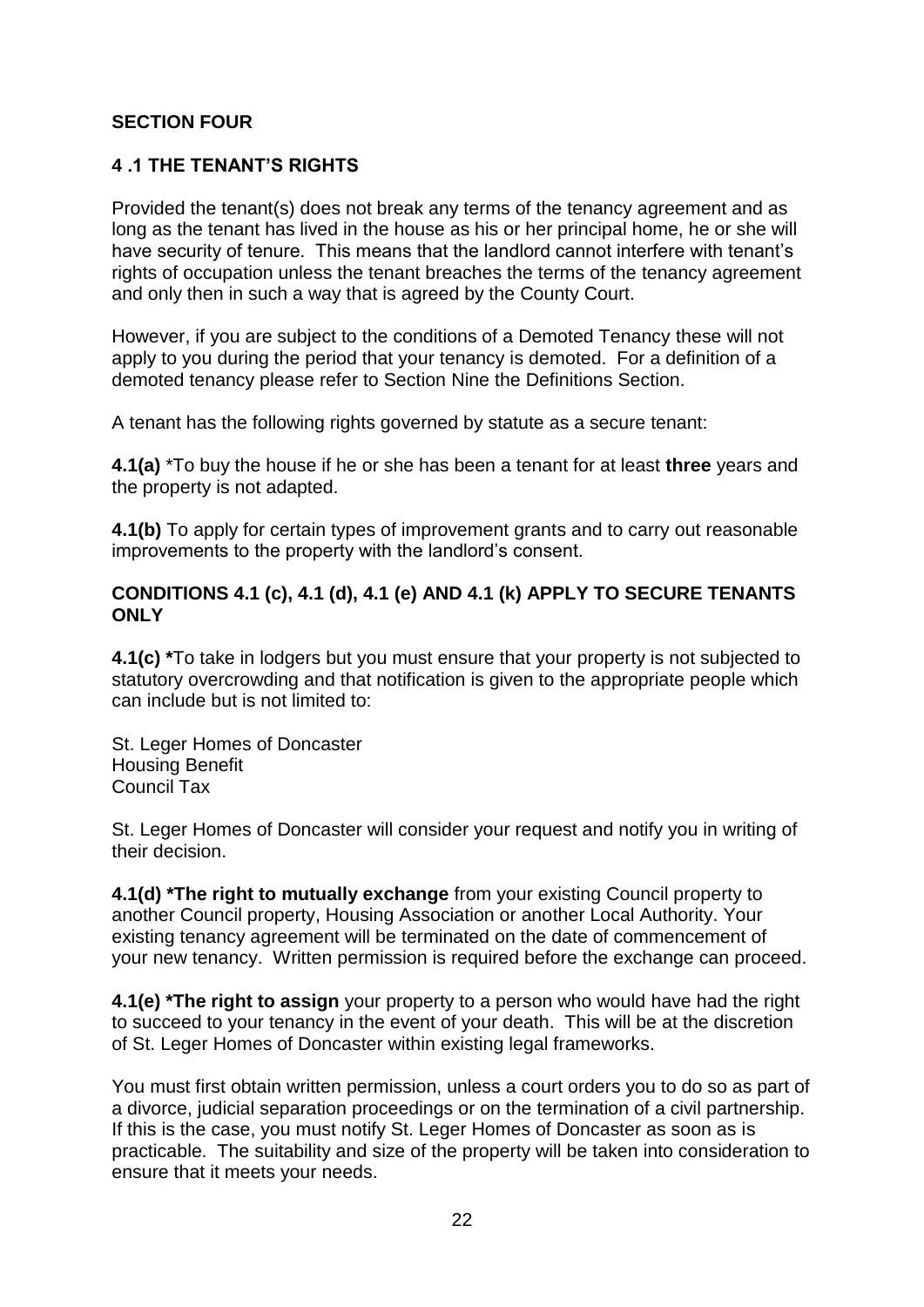Council tenancies can only be assignment once under Section 91 of the Housing Act 1985.

# **4.1(f) \*The right to Succession**

In the event of your death the following people have the right to succeed your tenancy:

- vour spouse or civil partner as long as there has been no previous succession to this tenancy.
- or any member of your family that has been living with you at the time of death and has been there for the previous twelve months, additionally there must have been no previous succession to this tenancy. Exceptions to this rule are that if the property has been adapted for a disabled person or it is bound by an age limit.

Council tenancies can only be succeeded once under Section 91 of the Housing Act 1985.

**4.1(g)** To be consulted by his or her landlord on matters of housing management affecting a tenant or his or her home.

**4.1(h)** To repair the premises under the terms of the Secure Tenants of Local Housing Authorities (Right to Repair) Regulations 1994.

**4.1(i)** To be provided with information concerning heating charges if your heating is provided through a district-heating scheme.

**4.1(j)** You have the right to see information we have about you. (In certain circumstances you will not be able to see everything, for example details about other tenants). This request for information must be made in writing and there may be a small charge.

**4.1(k)** The right to compensation for a qualifying person for certain improvements defined by the Secure Tenants of Local Authorities (Compensation for Improvements) Regulations 1994.

**4.1(l)** The right to complain if you feel the services received have not met the service standards set out in this Tenancy Agreement.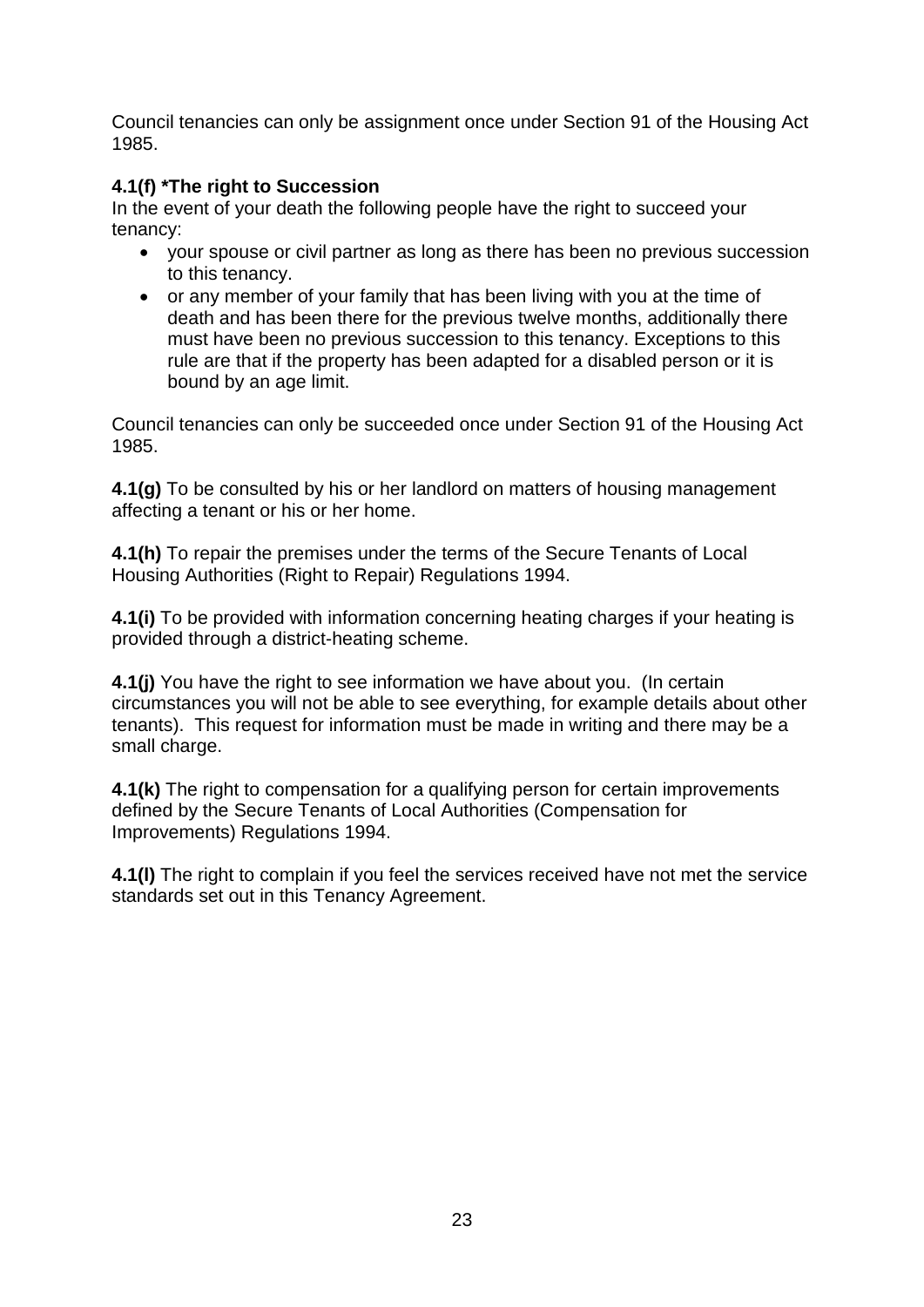## **SECTION FIVE**

## **5.1 THE COUNCIL'S RIGHTS**

**5.1(a)** The Council have the right to seek repossession of your property via the County Court if you are in breach of your Tenancy Agreement.

**5.1(b)** The Council may seek possession if it intends within a reasonable time to demolish, reconstruct or carry out work on the premises or the building in which the premises are situated and cannot reasonably do so without obtaining possession. In this case the Council must find you suitable alternative accommodation.

**5.1(c)** If the Council wishes to apply to seek possession of your home it may do so by issuing you with a Notice of Seeking Possession which sets out the grounds upon which the action is based. The Council will always seek to resolve breaches of conditions of tenancy with the tenant so that repossession action is not required. If possession for anti-social behaviour is obtained, the Council may also consider applying to the County Court for an injunction that will prevent you from residing or entering the immediate area where you used to live. We will also consider excluding you from the housing waiting list.

**5.1(d)** The right of the Council and any statutory utilities - for example Yorkshire Water, etc. to enter the property for the purpose of constructing, installing, inspecting, repairing, renewing, maintaining and removing pipes, conduits, wires and cables. The Council or statutory utilities will normally give reasonable notice of such entry except in an emergency where the Council and/or statutory utilities may have to gain entry to deal with the problem.

**5.1(e)** If access is not given in an emergency the Council may take steps to enter the property by using force if necessary.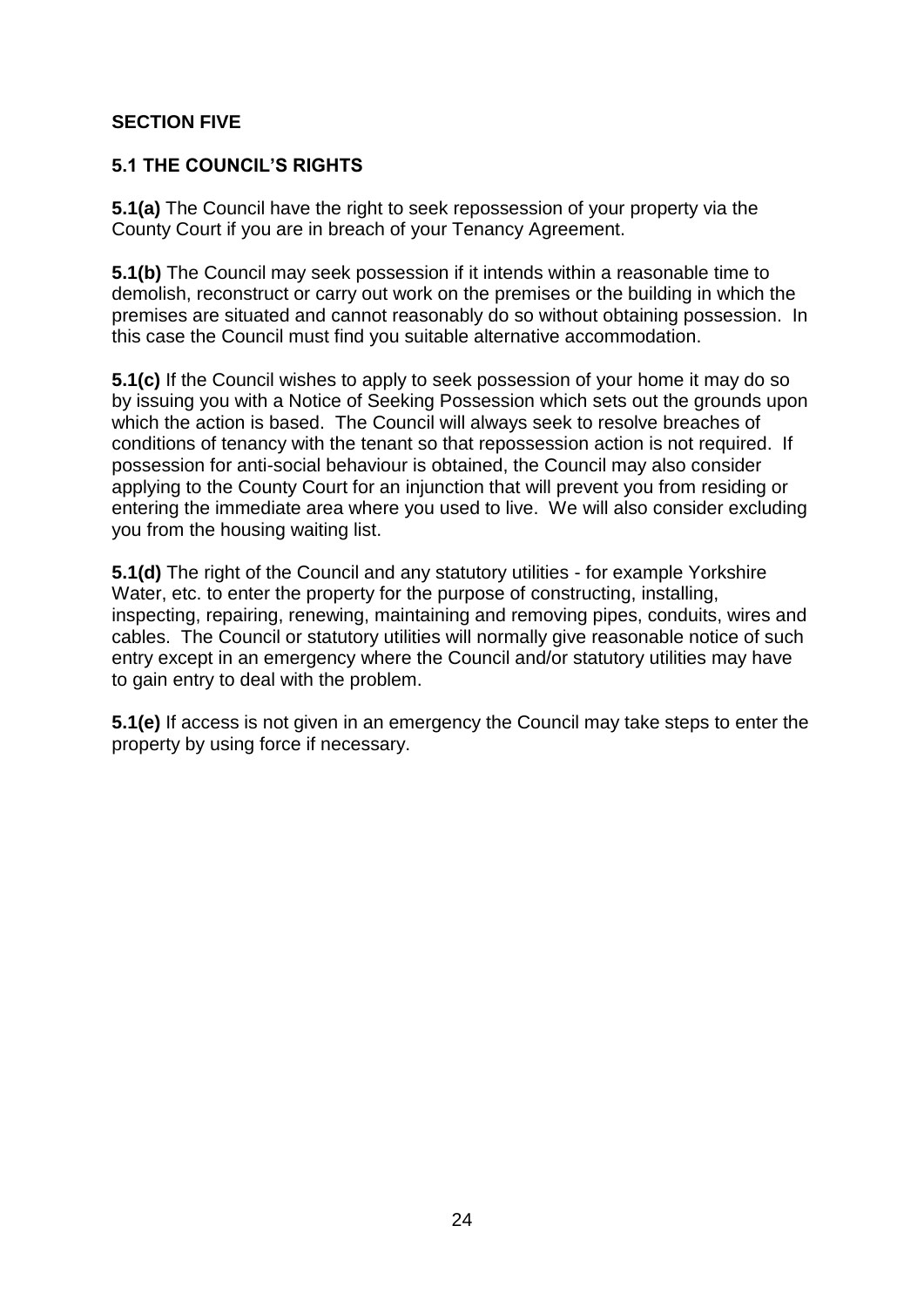# **SECTION SIX**

# **6.1 SOLAR PANEL SYSTEM**

**6.1** General Terms relating to the Solar Panel System.

**6.1.1** The Council or the Provider may install and retain the Solar Panel System at the property.

**6.1.2** During the FIT Period the Solar Panel Shall belong to the Council or the Provider (as appropriate) and shall not form part of the property.

**6.1.3** The Council or the Provider may connect the Solar Panel System into and use the existing electrical system within the property.

**6.1.4** The Council or the Provider (as appropriate) is exclusively entitled to the benefit of the Feed in Tariff.

**6.1.5** Any electricity generated by the Solar Panel System may be used by you and neither the Council nor the Provider will charge you for that electricity.

**6.1.6** Any electricity generated by the Solar Panel System which you do not use will be exported to the national grid for the sole benefit of the Council or the Provider (as appropriate).

**6.1.7** The part of the Solar Panel System known as the inverter may use a small amount of electricity from the electricity supply in the property and you will not charge the Council or the Provider for that electricity.

**6.1.8** The Council or the Provider may at any time alter the Solar Panel System or remove it from the Property either permanently or for a period of time.

**6.1.9** The Council's and St Leger Homes' obligation under this Tenancy Agreement to repair service installations for the supply of electricity does not include an obligation to maintain or repair the Solar Panel System.

**6.1.10** In the event of the Solar Panel System or any part thereof failing and being uneconomic to repair or replace the Solar Panel System can be left in place until such time as it is economic to repair or the Solar Panel System is removed.

**6.1.11** The amount of free electricity that the Solar Panel System may generate and which may be used by you may vary and that neither the Council nor the Provider are liable in any way to compensate you for any variation to the amount of free electricity that may be used by you whether as a result of:

(i) the Council or the Provider carrying out repairs, works or alterations to the Solar Panel System or removing it from the property

(ii) the Council carrying out repairs works or alterations to the property

(iii) the weather season or other factors beyond the control of the Council or the Provider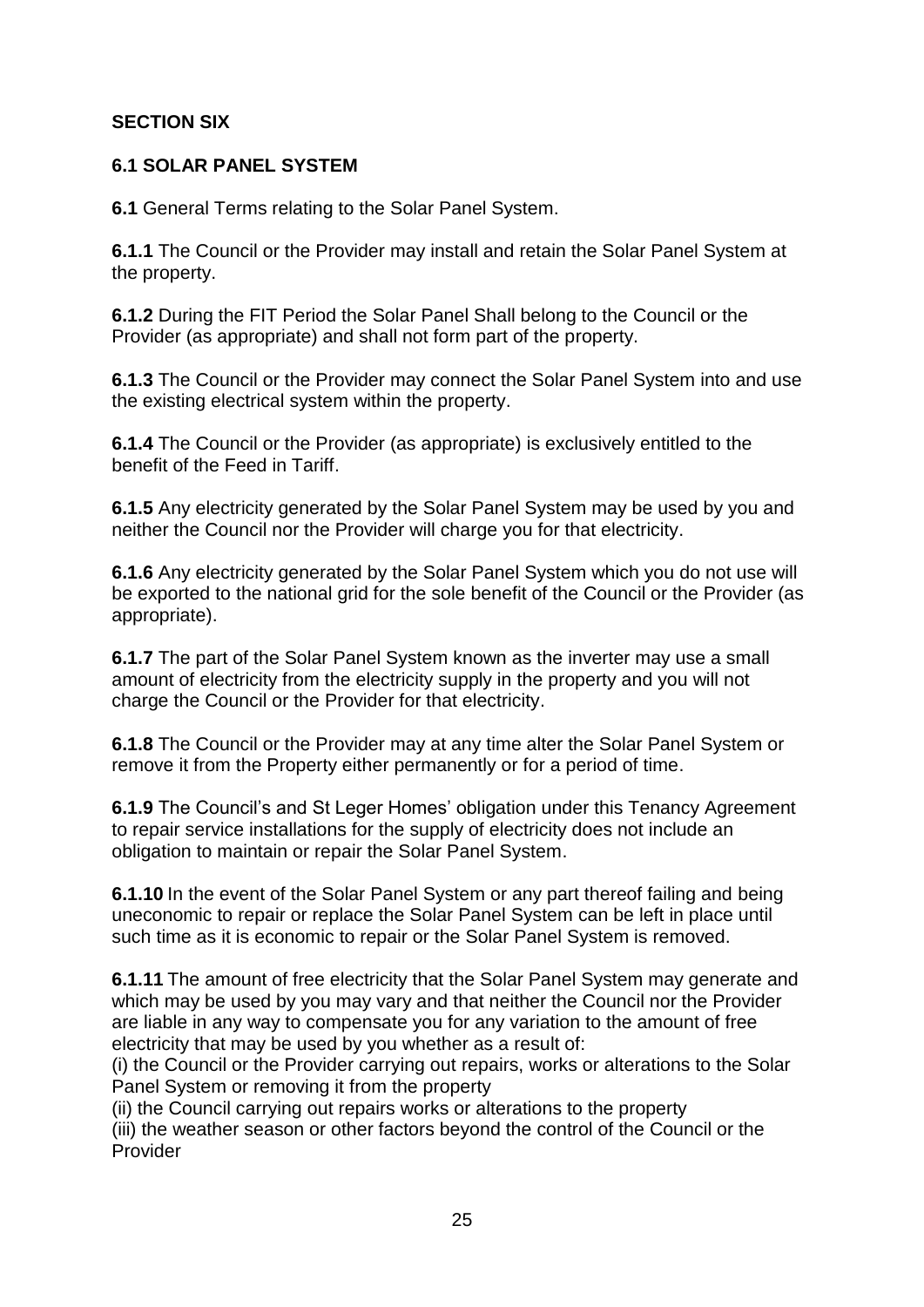(iv) the age of the Solar Panel System (solar panels may become less efficient with age)

(v) the Solar Panel System or any part thereof failing or becoming uneconomic to repair or replace; or

(vi) any other reason

**6.1.12** In the event that you exercise your right to buy the property and you wish to continue to receive the electricity generated by the Solar Panel System you should let the Council know. The Council or the Provider may enter into a lease with you to allow the Solar Panel System to remain at the property and in return you will still receive free electricity from the Solar Panel System. Alternatively if agreement cannot be reached the Solar Panel System may be removed from the property.

# **6.2 The Council's obligations relating to the Solar Panel System**

**6.2.1** The Council will inform you if the Solar Panel System is to be removed by the Council or the Provider.

**6.2.2** The Council will subject to clauses 9.1.8 and 9.1.10 above either keep or take reasonable steps to ensure that the Provider keeps the Solar Panel System in good repair and working order during the FIT period.

# **6.3 Your obligations in respect of the Solar Panel System**

**6.3.1** You will allow the Council or the provider (and the Council's or the Provider's employees or contractors acting on the Council's or the Provider's behalf) access at reasonable times and subject to reasonable notice to install, maintain, repair, replace or undertake other works to or inspect the condition of the Solar Panel System and to take meter readings (the inverter is normally installed in you loft space which means that the Council or the provider may need access to your loft space from time to time.)

**6.3.2** You will not cause any damage to or interfere with the Solar panel System (including any cables serving the same) and pay us or the Provider any reasonable costs incurred by us or the Provider in respect of any damage caused to the Solar Panel System by you, members of your household or visitors to the property.

**6.3.3** You will make sure that no trees or vegetation at the property grow to overshadow the Solar Panel System.

**6.3.4** You will make sure that nothing is constructed or erected at the property which overshadows the Solar Power System.

**6.3.5** You will tell us as soon as you are aware of any damage (however the damage is caused) to either the Solar Panel System or any part of the property to which the Solar Panel System is attached or in which it is contained.

**6.3.6** You agree to use the electricity generated by the Solar Panel System for lawful personal domestic use only, not to store the electricity generated by the Solar Panel System in large storage batteries (this does not include rechargeable batteries in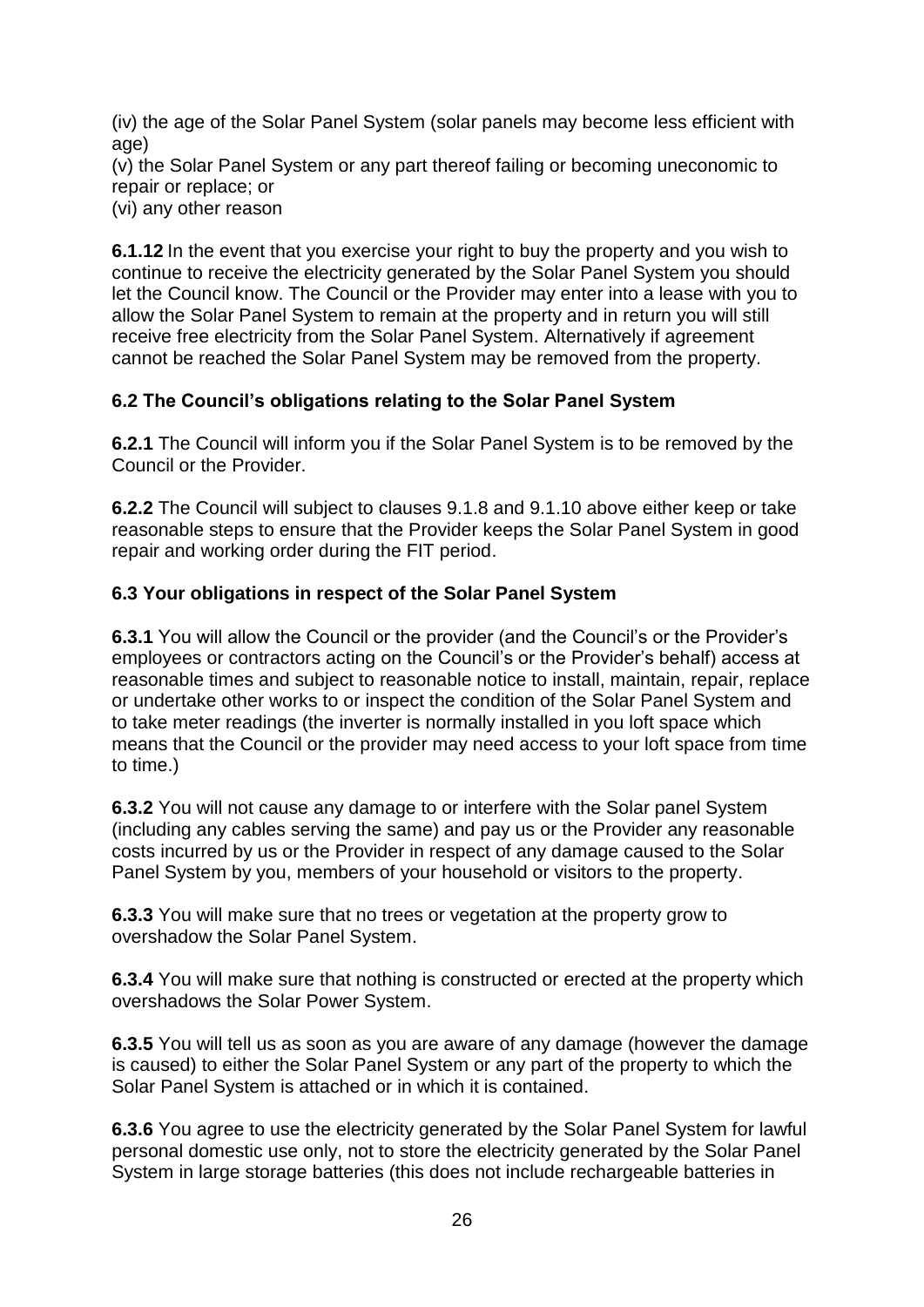portable devices including but not limited to mobile phones, electric toothbrushes and mobility scooters) and not to sell or attempt to sell any electricity generated by the Solar Panel System to anyone.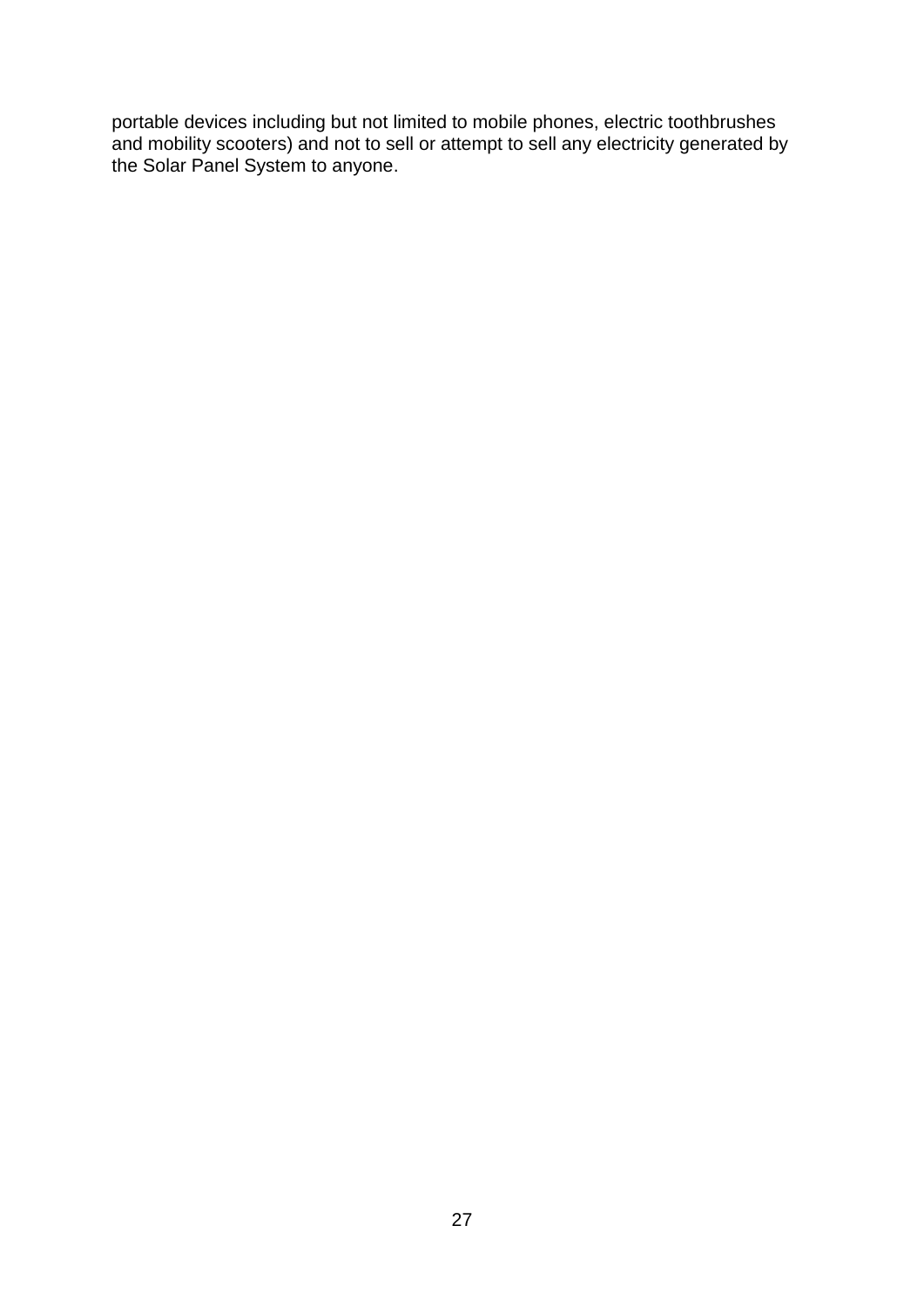## **SECTION SEVEN**

#### **FURTHER INFORMATION**

## *This section does not form part of the Tenancy Agreement and is for guidance purposes only*

#### **7.1 Repossession Proceedings**

Tenants are advised that the Council can seek possession of a Council property under the provisions of Schedule 2 within the Housing Act 1985 (as amended). Certain grounds on which the Council can seek eviction and where there is no obligation on the Council to provide alternative accommodation are as follows:

**7.1(a)** Rent or other charges lawfully due from the tenant have not been paid or an obligation of the tenancy agreement has been broken or not performed.

**7.1(b)** The tenant or a person residing in the dwelling house has been quilty of:

• Conduct causing or likely to cause nuisance or annoyance to a person residing, visiting or otherwise engaging in a lawful activity in the locality; or

• has been convicted of using the dwelling house or allowing it to be used for immoral or illegal purposes; or

• has been guilty of an arrestable offence committed in or in the locality of the dwelling house.

**7.1(c)** The dwelling house was occupied by a married couple or a couple living together as a husband and wife and –

(1) one or both of the partners is a tenant of the dwelling house,

(2) one partner has left because of violence or threats of violence by the other towards –

(i) that partner, or

(ii) a member of the family of that partner who was residing with that partner immediately before the partner left, and

(3) The court is satisfied that the partner who has left is unlikely to return.

**7.1(d)** The condition of the dwelling house or any of the common parts has deteriorated owing to acts of waste by, or the neglect or default of, the tenant or a person residing in the dwelling house.

**7.1(e)** The Tenancy Agreement was entered into on the basis of a false statement made knowingly by the tenant or someone acting on his/her behalf.

**7.1(f)** The property was exchanged on the basis of a payment of a premium to the tenant exchanged with.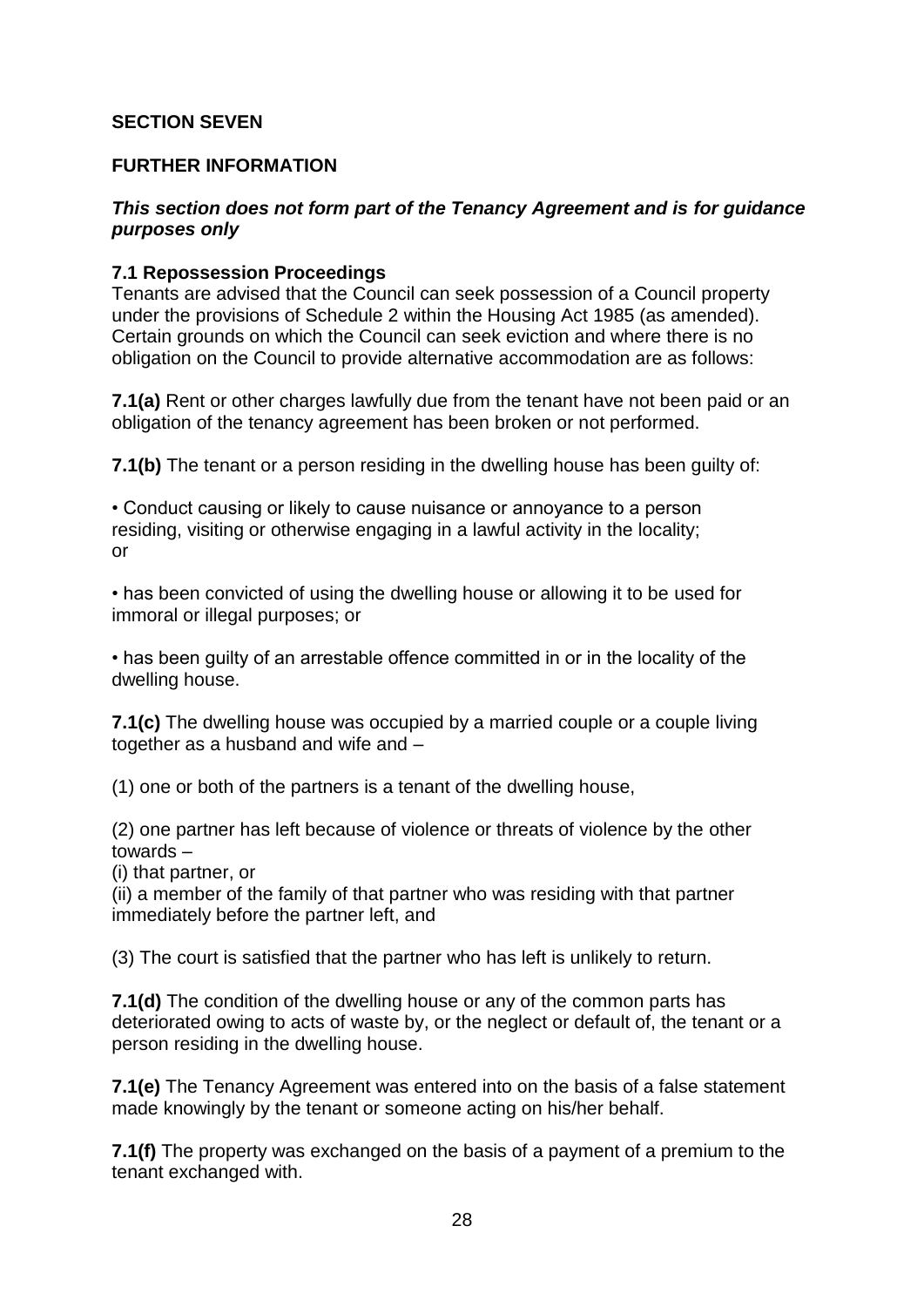**7.1(g)** If St. Leger Homes of Doncaster recover the possession of your property and you are also renting a garage or a garage plot from us, you will be served with a Notice To Quit to end the tenancy of the garage or garage plot.

## **7.2**. **Advice Concerning this Agreement**

If you wish to discuss this agreement with a representative of St. Leger Homes of Doncaster you should contact your local area office or alternatively write to:

**St. Leger Homes of Doncaster Ltd St. Leger Court White Rose Way Doncaster DN4 5ND**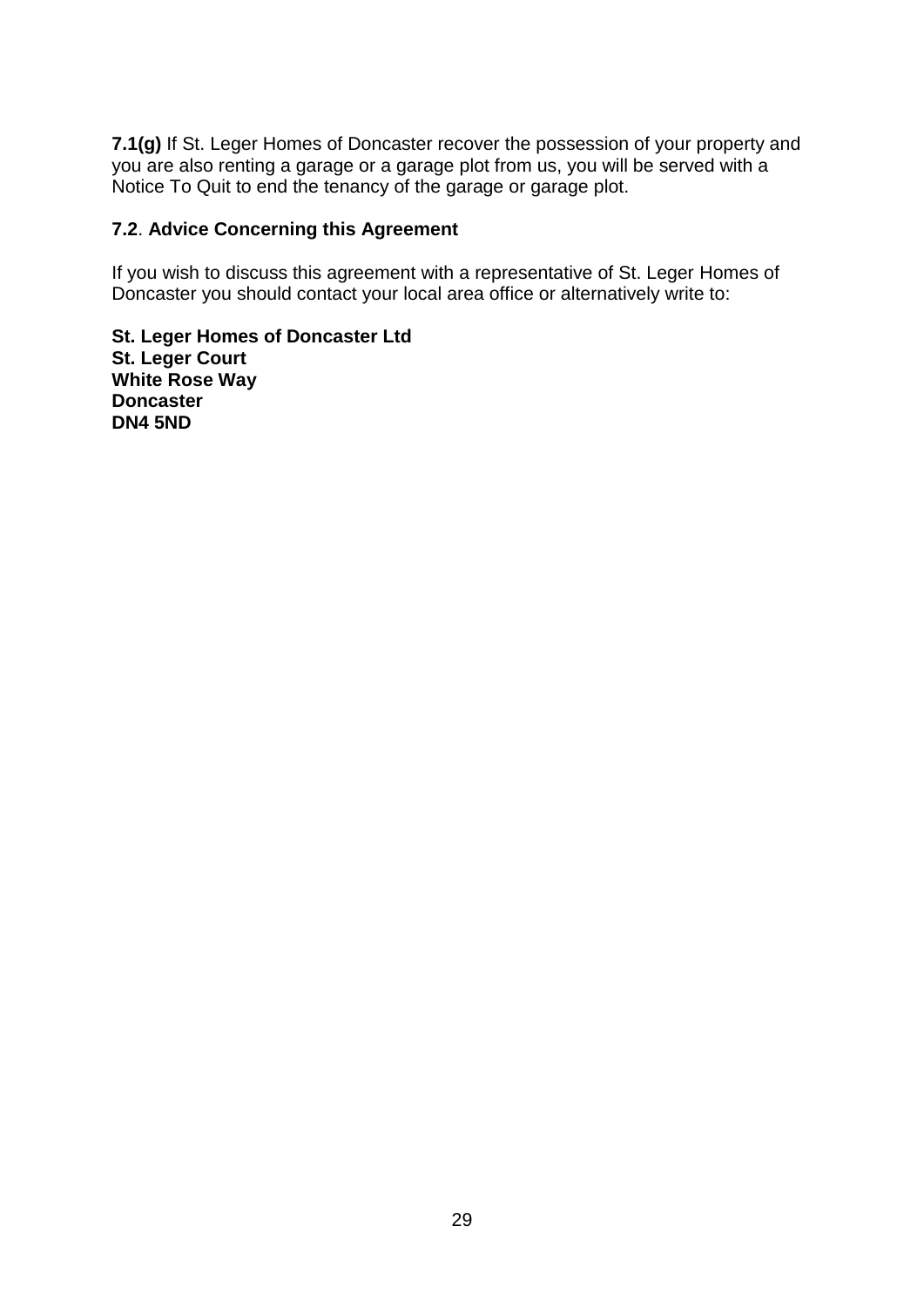# **SECTION EIGHT**

# **NOTES FOR TENANTS**

**8.1** If you are on a low income and you think you need help to pay your rent, it is **your** responsibility to claim **Housing Benefit.**

**8.2 You must not** make complaints that are pursued in an unreasonable manner or can be categorised as habitual or vexatious. St. Leger Homes of Doncaster may refuse to deal with such complaints and may take action against the complainant.

# **SECTION 8.3 APPLIES TO SECURE TENANTS ONLY**

# **8.3 PRESERVED RIGHT TO BUY (PRTB) & RIGHT TO AQUIRE**

**8.3(a)** As long as you qualify under the PRTB legislation, you have the preserved right to buy your property.

**8.3(b)** In the event of your death, the person(s) who is (are) eligible to take over the tenancy under Section 4.1(f) will also take over the preserved Right To Buy (if you had the right).

**8.3(c)** You will not have the Right to Buy your property if you live in housing excluded from this legislation.

**8.3(d)** To avoid doubt, if you became the tenant under this Tenancy Agreement and exchanged under Section 4.1(d), you do not have the preserved right to buy unless you had the right under the previous tenancy.

**8.3(e)** You have the right to acquire your property under the Housing Act 1996, unless you live in housing excluded from by that legislation.

# **8.4 COMPLAINTS**

**8.4 (a)** We operate a formal complaints procedure of which details are available from us. If you felt that we have broken this agreement or not performed any obligation in it, you should first complain to us giving us the details of the breach or none performance.

**8.4(b)** If we fail to deal with the complaint or you believe that we have continued not to comply with this agreement, you can obtain advice and information about legal remedies from your local Citizens Advice Bureau, Law Centre or Solicitor. You can also complain to the Independent Housing Ombudsman, although you should first try to resolve your complaint through our complaints procedure.

**8.4(c)** Our staff will treat you with respect at all times and act reasonably and fairly in accordance with out Equal Opportunities Policy and Procedure. You should treat our staff in the same manner.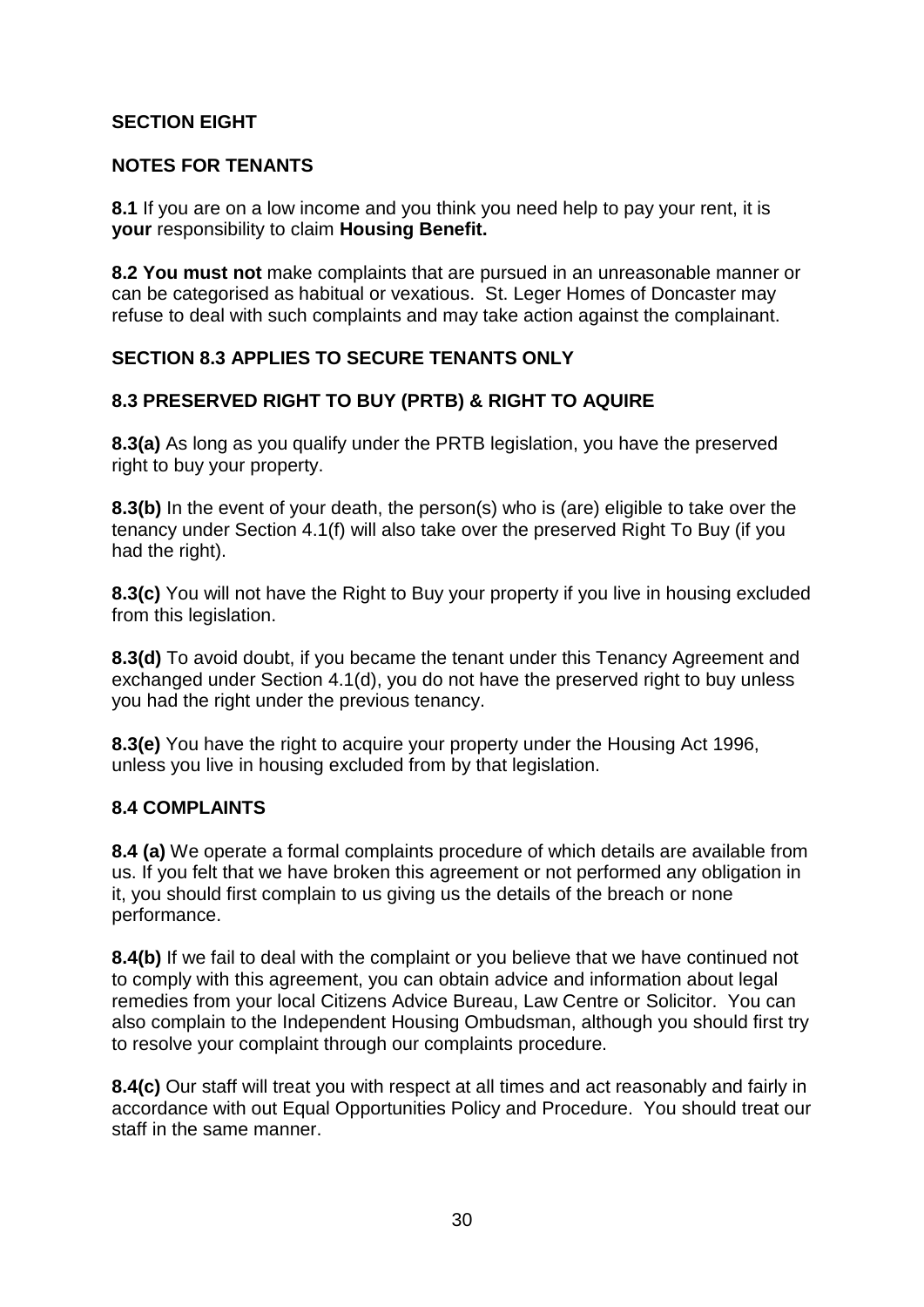# **8.5 TENANT INVOLVEMENT**

**8.5(a)** We believe that all tenants should have the opportunity to play an active role in the management and development of the Housing Services provided by St. Leger Homes of Doncaster, through Governance and the Menu of Involvement.

**8.5(b)** All tenants have the right to start or join a local tenants association or other tenants groups. Our local Area Housing Offices can tell you more about the groups in your area and how you can become more involved.

**8.5(c)** We will respect your rights to confidentiality and data protection.

# **8.6 CONSULTATION**

**8.6(a)** We will consult you on matters affecting your home and your tenancy, before making changes in matters of Housing Management or Maintenance, which are likely to have a substantial effect on your tenancy. We will extend this consultation to tenants groups where appropriate. We will give everyone the chance to make their views known within a reasonable time.

# **8.7 INFORMATION**

**8.7(a)** You have the right to information from us about various things including but is not limited to the terms of this Tenancy Agreement and about our repairing obligations and our policies and procedures on tenant consultation, housing allocation and transfer.

**8.7(b)** We will send you information on things affecting your home and on our performance on a regular basis.

# **8.8 DATA PROTECTION**

#### **8.8(a) The Data Protection Act 1998**

St. Leger Homes of Doncaster process data in accordance with the Data Protection Act and our Data Protection policy provides more information about how we handle your personal data.

**8.8(b)** Information collected and stored St. Leger Homes of Doncaster may be used and shared with external organisations and the internal departments for the purpose of helping you adhere to the terms and conditions of this Tenancy Agreement and to help and support our tenants to sustain their tenancies.

**8.8(c)** Except as required by law, St. Leger Homes of Doncaster may receive or share information with third parties. However, information will be shared where a protocol has been drawn up and agreed between the parties and agreed by the Board and where the protocol forms part of the correct operation of St. Leger Homes of Doncaster's activities.

**8.8(d)** It is difficult to cover all eventualities were a disclosure may be necessary and any disclosure outside this policy may therefore be authorised by St. Leger Homes of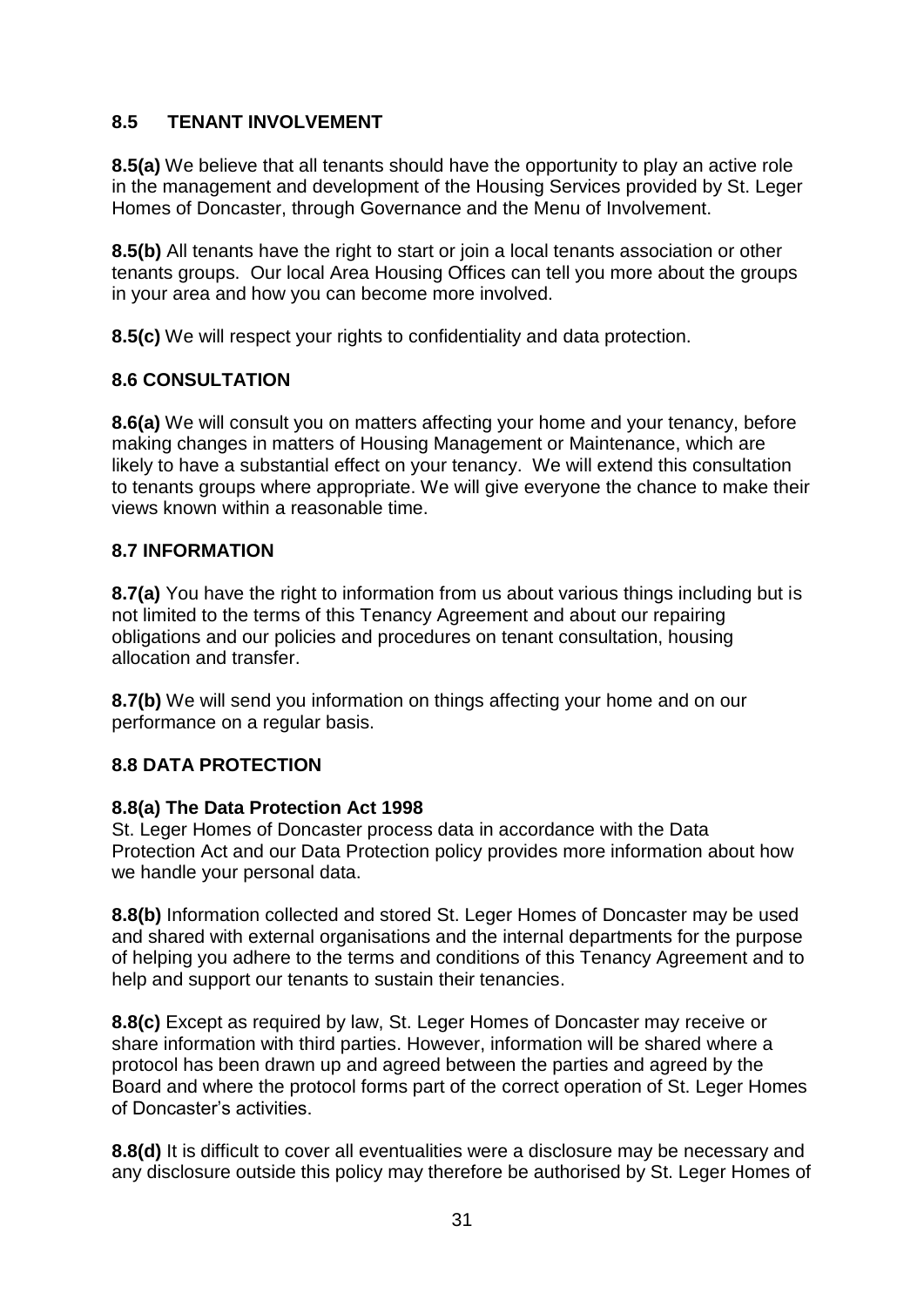Doncaster Chief Executive or any Head of Department and will be in accordance with the Data Protection Act 1998 and the European Convention of the Human Rights Act.

## **8.9 MEDIATION**

**8.9 (a)** Where in the opinion of St. Leger Homes mediation is the appropriate course of action it is advised that you take this opportunity to participate in this course of action to help resolve disputes involving your neighbours.

## **8.10 SAFEGUARDING**

St. Leger Homes of Doncaster have a duty to act in the best interests of children and vulnerable adults to protect them from harm as dictated in national policies and guidance. These include the Children Act (1989 & 2004), Working Together to Safeguard Children (2015) and the Care Act (2014).

Indicators of abuse include but are not limited to physical abuse, neglect, sexual abuse, child sexual exploitation, emotional abuse, financial abuse, discriminatory abuse, domestic abuse, modern slavery, self-neglect, female genital mutilation and private fostering.

St. Leger Homes of Doncaster have a duty to raise concerns of safeguarding in line with the Safeguarding Children and Adults procedure.

## **8.11 WORKING IN PARTNERSHIP**

St. Leger Homes of Doncaster works in partnership with other agencies such as the Council, Police, NHS and a range of other public sector and voluntary agencies to reduce crime and disorder in Doncaster`s communities and improve the lives of the people of Doncaster.

Reducing crime and disorder in our communities helps to improve the quality of life for residents, and contributes to the regeneration of Doncaster. This can only be achieved by working with the community to identify the issues that matter most to residents.

Partnership working enables this to happen by bringing together agencies with an interest in community safety and cohesion, and co-ordinating efforts to reduce crime across the borough.

As part of this work St. Leger Homes of Doncaster can use their own tools and powers in relation to breaches of the Tenancy Agreement but in addition to this can work with other agencies who can use their tools and powers to tackle and reduce crime and disorder.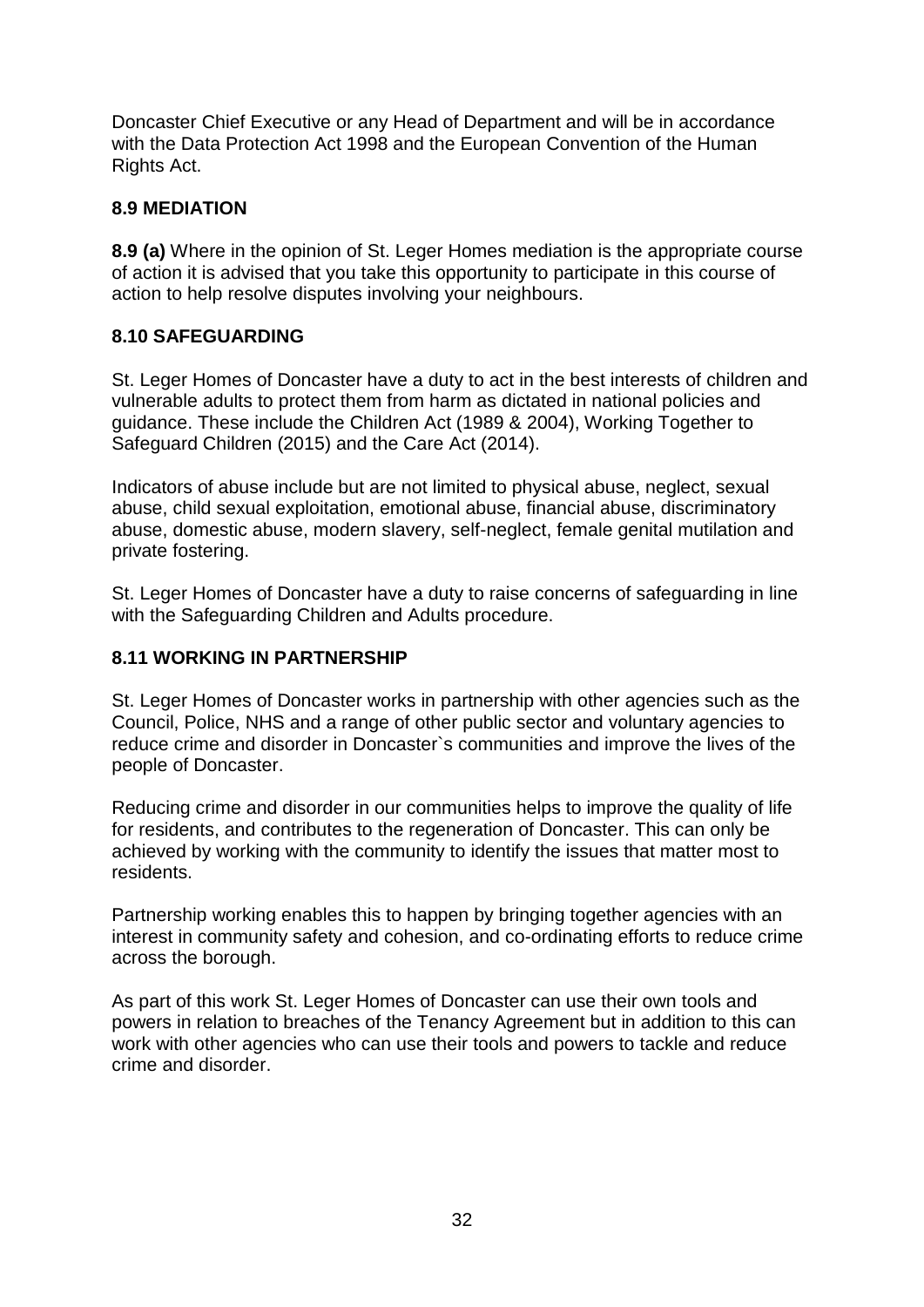## **SECTION NINE**

#### **DEFINITIONS**

**9.1** The term '**agreement**' – the agreement means the mutually agreed terms explained in this document between the tenant, i.e. the signatory to this document and the Council.

**9.2** Where the agreement refers to '**you**' – this means the tenant of the property concerned.

**9.3** The '**tenant**' is the person named in the Tenancy Agreement and who has signed for the tenancy.

**9.4** The '**property**' includes the dwelling house, outhouses, garages and sheds, paths, driveways and the defined boundary of the property.

**9.5** The term '**physical abuse**' includes any actual or threatened assault, attack, violent act of aggression directed towards St. Leger Homes of Doncaster staff, neighbours, people on the estate, Council employees, agents, contractors, or any other person.

**9.6** The term '**verbal abuse**' includes any words spoken, which are intended and/or likely to alarm, distress or intimidate any representative of St. Leger Homes of Doncaster, the Council, or any other person.

**9.7** The term `**neglect**` refers to children and adults who are not receiving adequate food, emotional warmth, supervision or stimulation or exposed to inadequate, dirty/cold environments and they medical or hygiene needs are not being met.

**9.8** The term `**sexual abuse**` is any sexual activity that an individual has not consented to, was unable to consent to or was pressured into consenting to.

**9.9** The term `**child sexual exploitation**` refers to the sexual exploitation of children and young people under the age of 18 and when the child or young person receive something as a result of performing sexual activities and either themselves or others.

**9.10** The term `**emotional abuse**` refers to any action that causes emotional harm or distress to an individual such as verbal abuse, humiliation, intimidation, bullying, harassment or abandonment.

**9.11** The term `**financial/material abuse**` refers to any action that involves theft, fraud, exploitation or withholding money or using manipulation to threaten harm, neglect or abandonment.

**9.12** The term `**discriminatory abuse**` includes sexism, ageism, racism, hate mail, harassment, slur on character, bullying through social media and verbal or physical threats.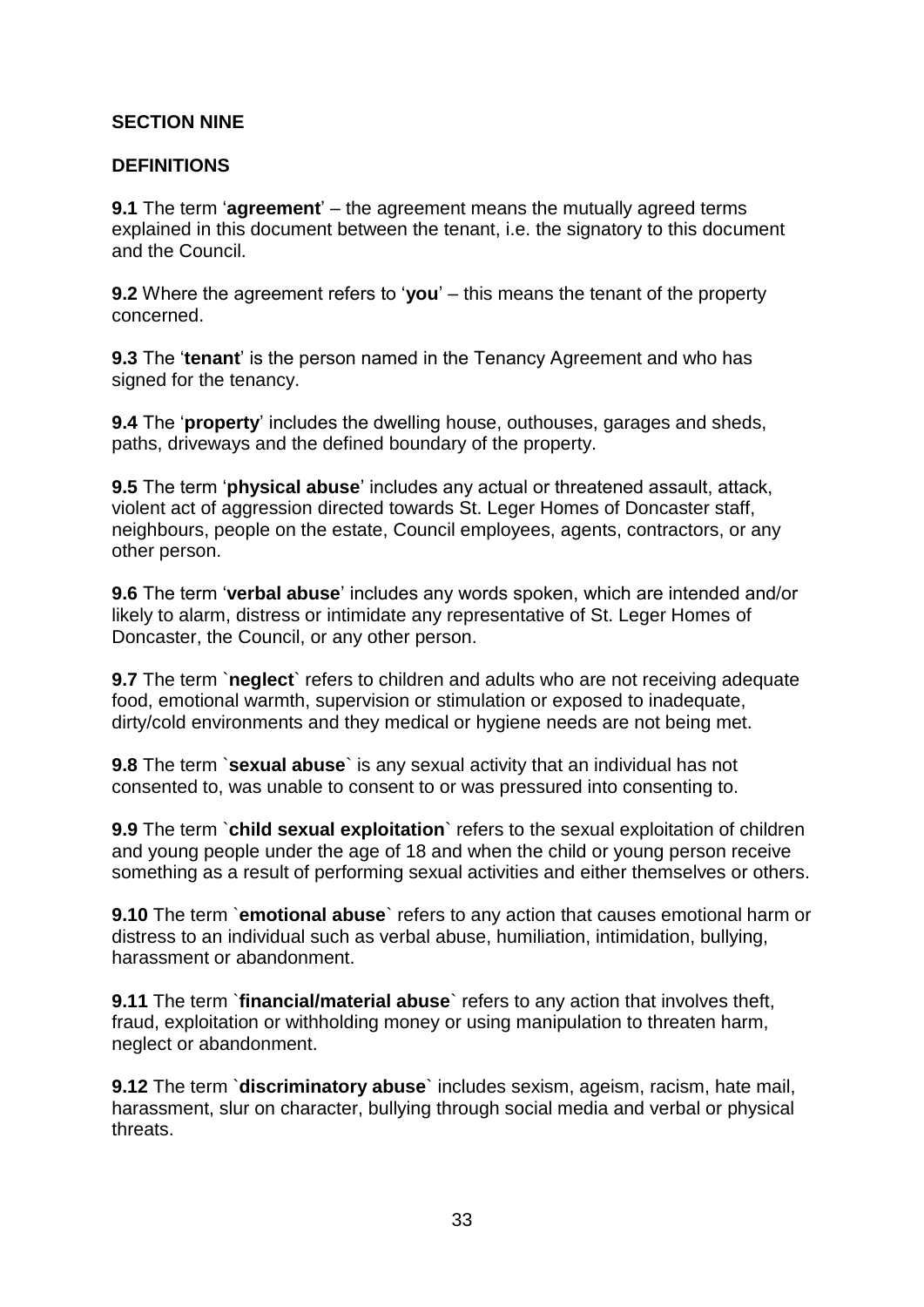**9.13** The term `**modern slavery**` encompasses slavery, human trafficking, forced labour and domestic servitude and traffickers or slave masters using whatever means to coerce, deceive and force individuals into a life of abuse and inhumane treatment.

**9.14** The term `**self-neglect**` is neglecting to care for one`s personal hygiene, health or surroundings and includes behaviour such as hoarding.

**9.15** The term `**private fostering**` occurs when a parent arranges for a child to be cared for by someone else for more than 28 days.

**9.16** The term `**hoarding**` is the collection of excessive quantities of goods and objects, coupled with an inability to discard. This becomes problematic when it is extensive and inhibits the use of the home or a person function and is a registered psychiatric disorder.

**9.17** The term '**harass**' includes committing or threatening to commit any assault, attack or violent act or any act or omission or series of acts or omissions which interfere with the peace and comfort of any neighbours, people on the estate, St. Leger Homes of Doncaster staff, Council employees, agent's contractors, or any other person.

**9.18** The term '**nuisance**' includes any behaviour, which in the opinion of the St. Leger Homes of Doncaster is or is likely to be harmful, offensive, annoying, disagreeable or interfere with the peace and comfort of any other person.

**9.19** The term '**racial harassment**' includes any act or omission or series of acts or omissions which in the opinion of St. Leger Homes of Doncaster has/have been committed by a person on one racial or ethnic origin against a person of the same or a different racial or ethnic origin on the grounds of his or her racial or ethnic origin in any of the following ways.

**9.20(a)** In such a manner that it interferes with the peace and comfort of the person aggrieved or

**9.21(b) I**n such a manner that the person aggrieved, fears for his or her safety or

**9.22(c) I**n such a manner that the quality of life of the person aggrieved is reduced

**9.23** The term '**domestic abuse'** means any incident of threatening behaviour, violence or abuse (psychological, physical, sexual, financial or emotional) between adults who are or have been intimate partners or family members, regardless of gender or sexuality.

**9.24** The term '**hate crime'** means any incident, which may or may not constitute a criminal offence, which is perceived by the victim or any other person, as being motivated by prejudice or hate linked to Race, Religion, Gender, Sexual Orientation, Disability, Age.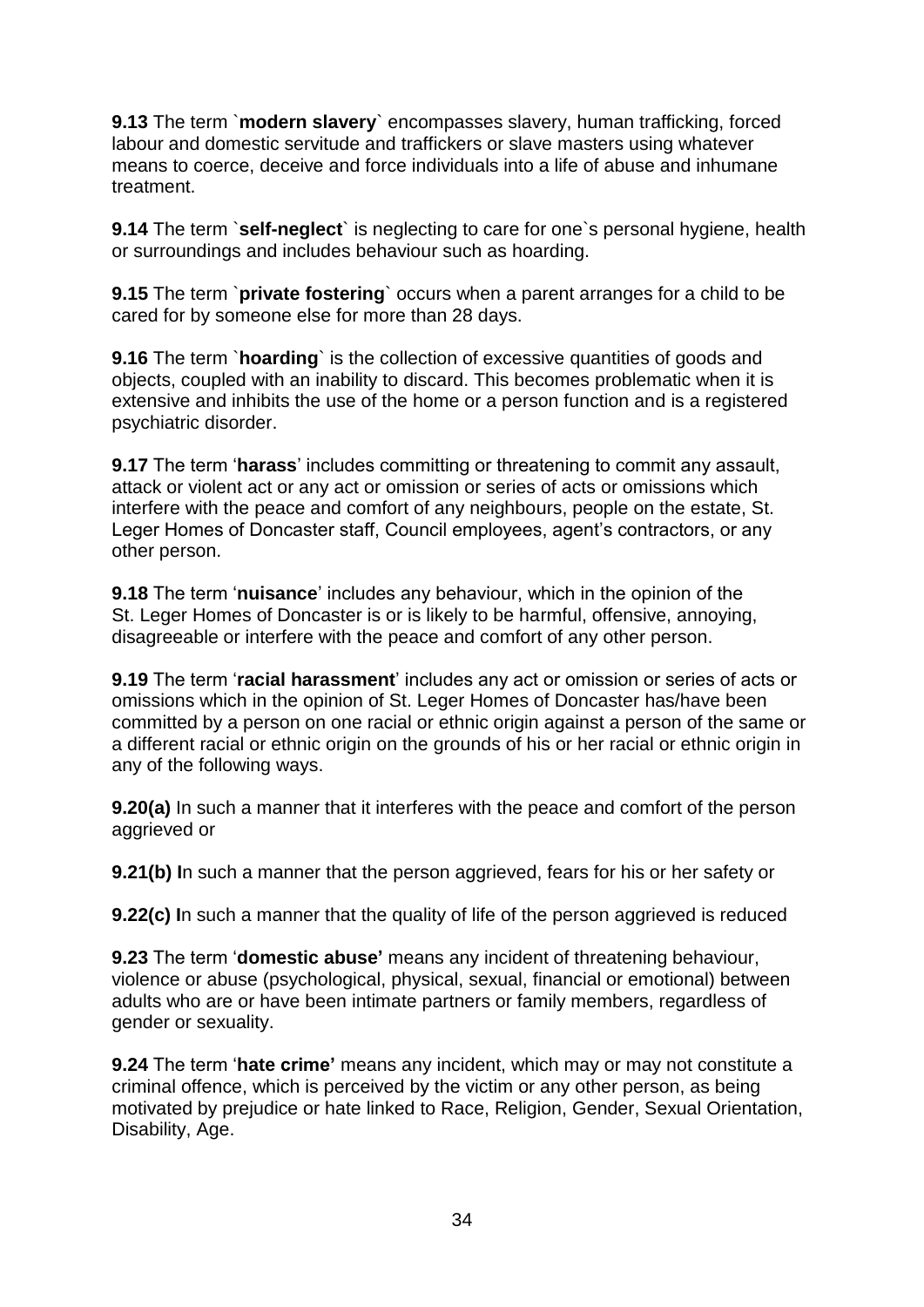**9.25** The term '**local area office**' means any of the St. Leger Homes of Doncaster area offices delivering housing services (as notified to tenants) or the headquarters of St. Leger Homes of Doncaster.

**9.26** The term '**Demoted tenancies**' allow the landlord to apply to the court to reduce the tenant's security of tenure if the tenant, another resident or visitor to the tenant's home has behaved or threatened to behave in a way which is capable of causing nuisance or annoyance or includes using the premises for unlawful purposes. The demotion order gives a serious warning to the tenant, since if the tenant continues to misbehave swift action can be taken to end the tenancy. It also removes a number of their rights as a secure tenant and therefore gives them an incentive to change their behaviour.

**9.27** The term '**sublet**' means to rent out a property which one is renting from someone else.

**9.28** The term '**lodger**' means a person who pays rent in return for accommodation in someone else's home.

**9.29** The term '**statutory overcrowding**' means too many people occupying the property as set out in Sections 324, 325 and 326 of the Housing Act 1985. The dwelling is deemed to be overcrowded if it contravenes the Room, Space or Bedroom standard.

**9.30** The term **'habitual**' means to do something constantly or on a regular basis.

**9.31** The term `**vexatious**` means not having sufficient grounds to take action and seeking only to annoy the alleged defendant.

**9.32** The term '**emergency situation**' refers to situations such as but is not limited to fire, flood, water or gas leak, anything that may cause a risk to St. Leger Homes of Doncaster employees, Council Employees or our contractors.

**9.33** The term '**The Neighbourhood**' refers to region in which you live. For example the estate your property is on or if you do not live on an estate the surrounding area.

**9.34** The term `**Central FIT register**` means the register kept and maintained by OFGEM.

**9.35** The term `**Feed in Tariff**` means the sum paid by energy companies and/or the government and/or any other buyer in consideration for the electricity generated from the Solar Panel System and/or the electricity which is exported to the grid and sold to any other buyer, and any other benefits that arise from the micro generation of electricity by the Solar Panel System including carbon credits or CO2 savings.

**9.36** The term `**FIT period**` means the period of twenty years from the date that the Solar Panel System is installed at the property and is recognised under the MCS as satisfying the relevant equipment and installation standards and has been entered into the Central FIT Register by OFGEM.